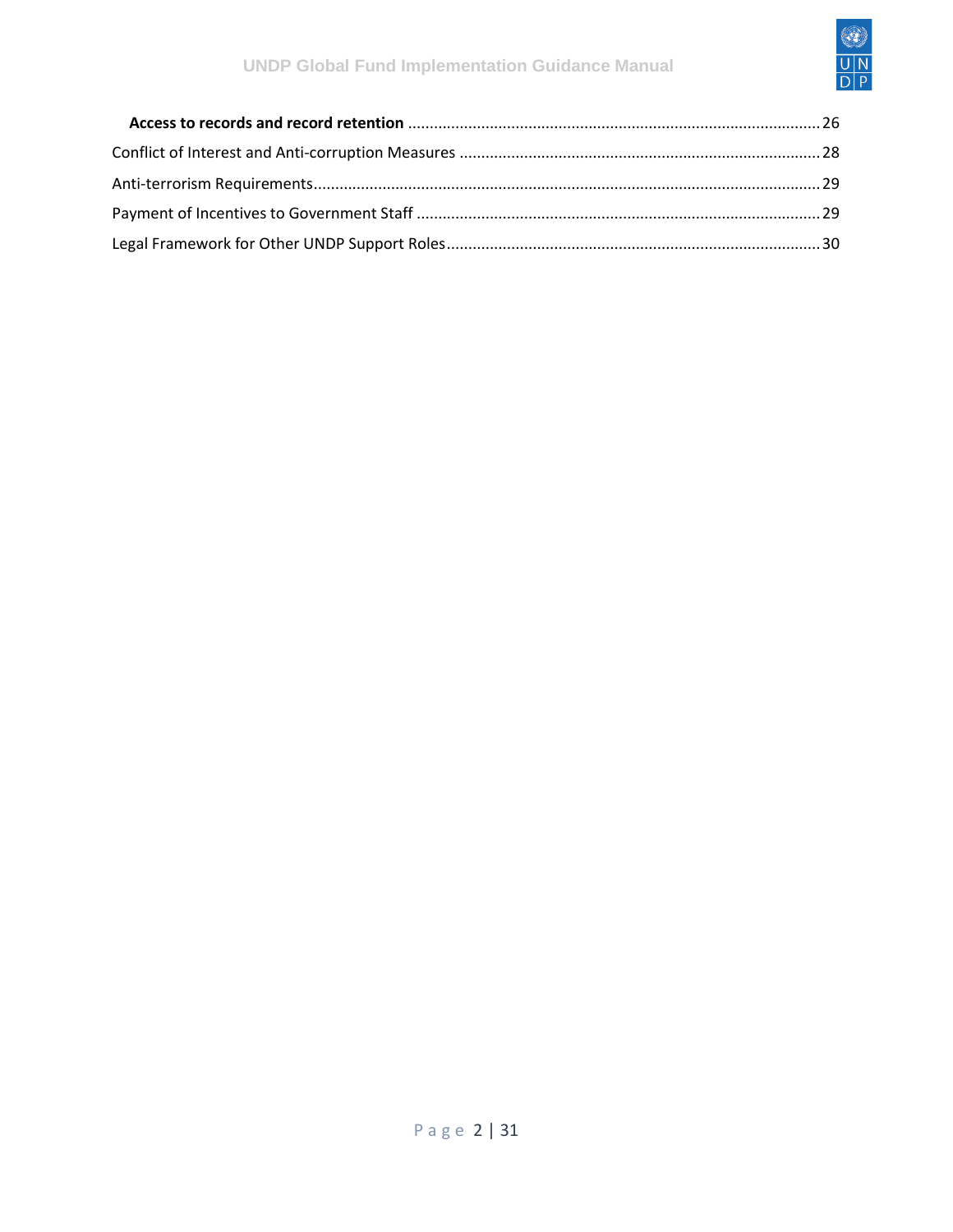

### <span id="page-2-0"></span>**Overview**

During the grant lifecycle , UNDP enters into numerous legal agreements with the Global Fund and other parties such as Sub-recipients (SRs) and vendors, utilizing the following key instruments, among others:

- Project document/multi-year work plan between UNDP and the programme government\*
- Grant Agreement between UNDP and the Global Fund
- Grant agreements between UNDP and SRs
- Contracts with other responsible parties such as vendors, service contractors and individual contractors

In addition, where UNDP is engaged for roles other than that of Principal Recipient (PR), it may enter into the following agreements:

- Country Coordinating Mechanism (CCM) funding agreement with the Global Fund
- Constituency funding agreement with the Global Fund
- Cost-sharing agreements with governments (e.g. on capacity development with a procurement component)
- Memorandum for provision of services

With the exception of agreements concluded with the Global Fund (e.g. Grant Agreements and subsequent instruments such as implementation letters, as well as CCM funding agreements or constituency funding agreements) and non-PR engagements, no legal clearance is required prior to signature of an agreement *unless* deviations from the terms of the templates are proposed. Nevertheless, Country Offices (COs) are encouraged to seek the advice of the Legal Office (LO), Bureau for Management Services (BMS), with any questions about any of the provisions included in the templates.

> All agreements entered into by UNDP with the Global Fund must be reviewed and cleared by LO and the UNDP Global Fund/Health Implementation Support Team.

Practice Pointer

In view of the unique programmatic and legal challenges involved, as well as the highly specialized expertise required, LO and the UNDP Global Fund/Health Implementation Support Team should also be consulted on all non-PR engagements, such as support to a national PR or health implementation support to a government entity, even if the latter does not receive any Global Fund resources.

Please see [here](https://undphealthimplementation.org/functional-areas/legal-framework/legal-framework-for-other-undp-support-roles/) for further information on legal framework for other UNDP support roles.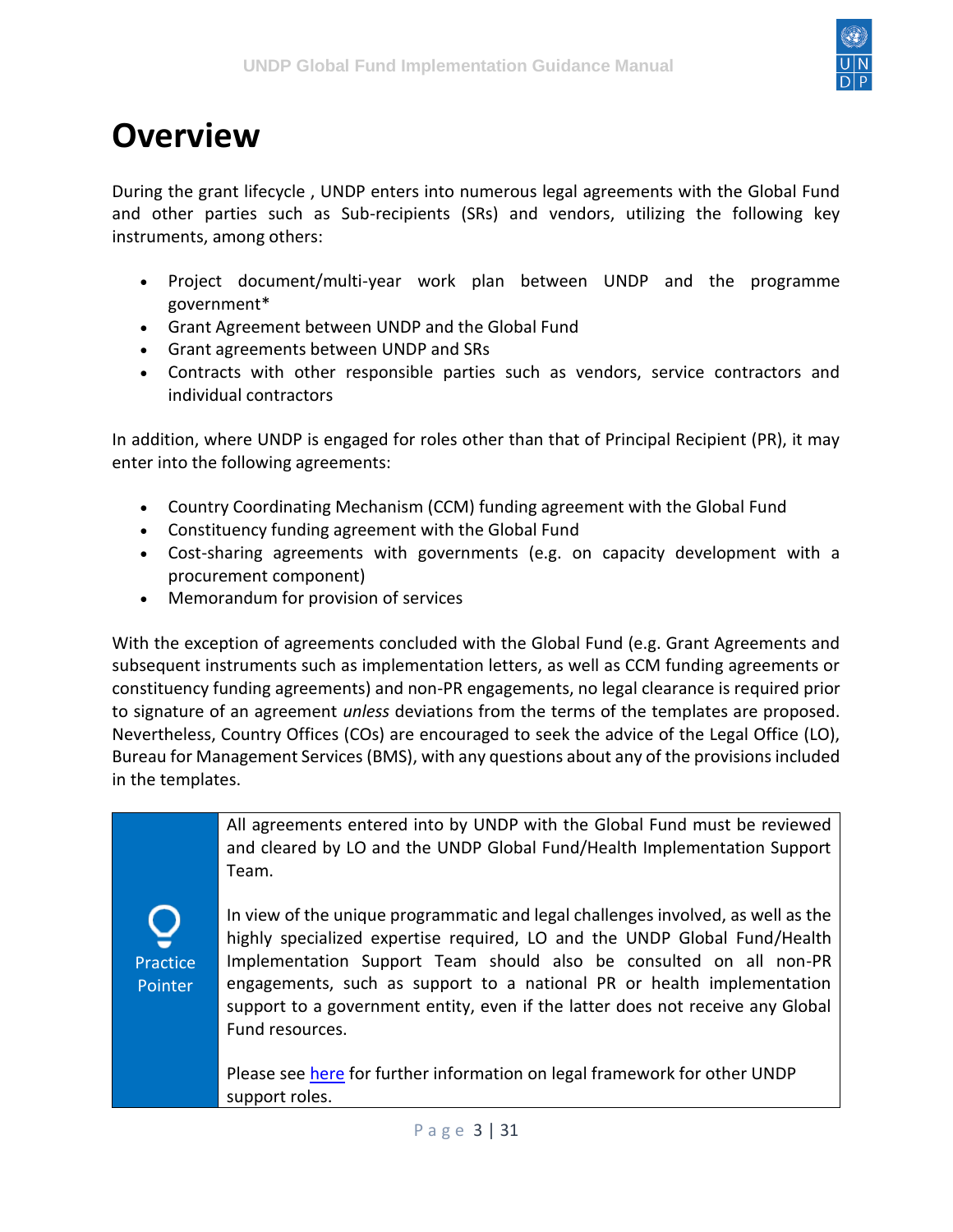

## <span id="page-3-0"></span>**Project Document**

Except for matters specifically agreed to in a Grant Agreement, UNDP uses its standard operational framework for implementing Global Fund grants. Art. 2(a) of the UNDP–Global Fund Grant Regulations annexed to the [Framework Agreement](http://api.undphealthimplementation.org/api.svc/proxy/https:/intranet.undp.org/unit/bpps/hhd/GFpartnership/UNDPasPR/Legal%20Framework%20for%20Global%20Fund%20Grant%20Implementati/UNDP%20Global%20Fund%20Framework%20Agreement%20(%20Searchable%20PDF).pdf) concluded between UNDP and the Global Fund on 13 October 2016 (Grant Regulations) recognizes that UNDP will "*implement or oversee the implementation of the Program in accordance with UNDP regulations, rules, policies and procedures and decisions of the UNDP Governing Bodies, as well as the terms of the relevant Grant Agreement.*" The term "UNDP Governing Bodies" principally refers to the United Nations General Assembly, Executive Board and internal oversight bodies (such as the Chief Executive Board (CEB), High Level Committee on Management (HLCM) and the UNDP Executive Group) and such other organs of the United Nations that possess the authority to pass decisions of general applicability under the Charter of the United Nations or the legal framework of UNDP.

Project implementation must comply with the [UNDP Programme and Operations Policies and](http://api.undphealthimplementation.org/api.svc/proxy/https:/popp.undp.org/SitePages/POPPRoot.aspx)  [Procedures](http://api.undphealthimplementation.org/api.svc/proxy/https:/popp.undp.org/SitePages/POPPRoot.aspx) [\(POPP\),](http://api.undphealthimplementation.org/api.svc/proxy/https:/popp.undp.org/SitePages/POPPRoot.aspx) and, particularly the section on [Programmes and Projects.](http://api.undphealthimplementation.org/api.svc/proxy/https:/popp.undp.org/SitePages/POPPBSUnit.aspx?BSUID=1) Effective 1 March 2016, UNDP launched programming reforms that include new quality standards, new monitoring policy, revised project document template and changes to the Country Programme Action Plan (CPAP) requirement. Further information on UNDP's programming reforms and access to the revised guidance and templates are available [here.](http://api.undphealthimplementation.org/api.svc/proxy/https:/popp.undp.org/SitePages/POPPSubject.aspx?SBJID=240)

As Principal Recipient (PR), UNDP is legally responsible and financially accountable for implementation results. The nature of these responsibilities, as well as the high level of legal and financial exposure involved, call for the use of the Direct Implementation Modality (DIM) as the optimal implementation modality, as defined in the [UNDP POPP.](https://popp.undp.org/SitePages/POPPSubject.aspx?SBJID=12) As per the [POPP,](https://popp.undp.org/_layouts/15/WopiFrame.aspx?sourcedoc=/UNDP_POPP_DOCUMENT_LIBRARY/Public/PPM_Design_Appraise%20and%20Approve.docx&action=default) Country Offices are no longer required to obtain Regional Bureau clearance to use the DIM modality for a project, though the Regional Bureau may impose such a requirement on a Country Office as needed.

However, in cases where UNDP provides support to a national PR or a government entity that seeks assistance with health implementation, the National Implementation Modality (NIM) may be the most appropriate framework, with the national PR or government entity serving as UNDP's implementing partner. For such engagements, the UNDP Legal Office (LO) and the UNDP Global Fund/Health Implementation Support Team should be consulted on legal and programmatic arrangements.

## <span id="page-3-1"></span>**The Grant Agreement**

UNDP and the Global Fund have agreed on the [Guidelines on Negotiating Grant Agreements](http://api.undphealthimplementation.org/api.svc/proxy/https:/intranet.undp.org/unit/bpps/hhd/GFpartnership/UNDPasPR/Legal%20Framework%20for%20Global%20Fund%20Grant%20Implementati/Guidelines%20on%20Negotiating%20Grant%20Agreements_SoPs%20on%20Grant%20Making.pdf) (standard operating procedures (SOPs) for grant-making), which contain corporate guidance on the basic principles of grant-making, model language for exceptional conditions precedent and special conditions, examples of conditions that must be avoided, and corporate templates for all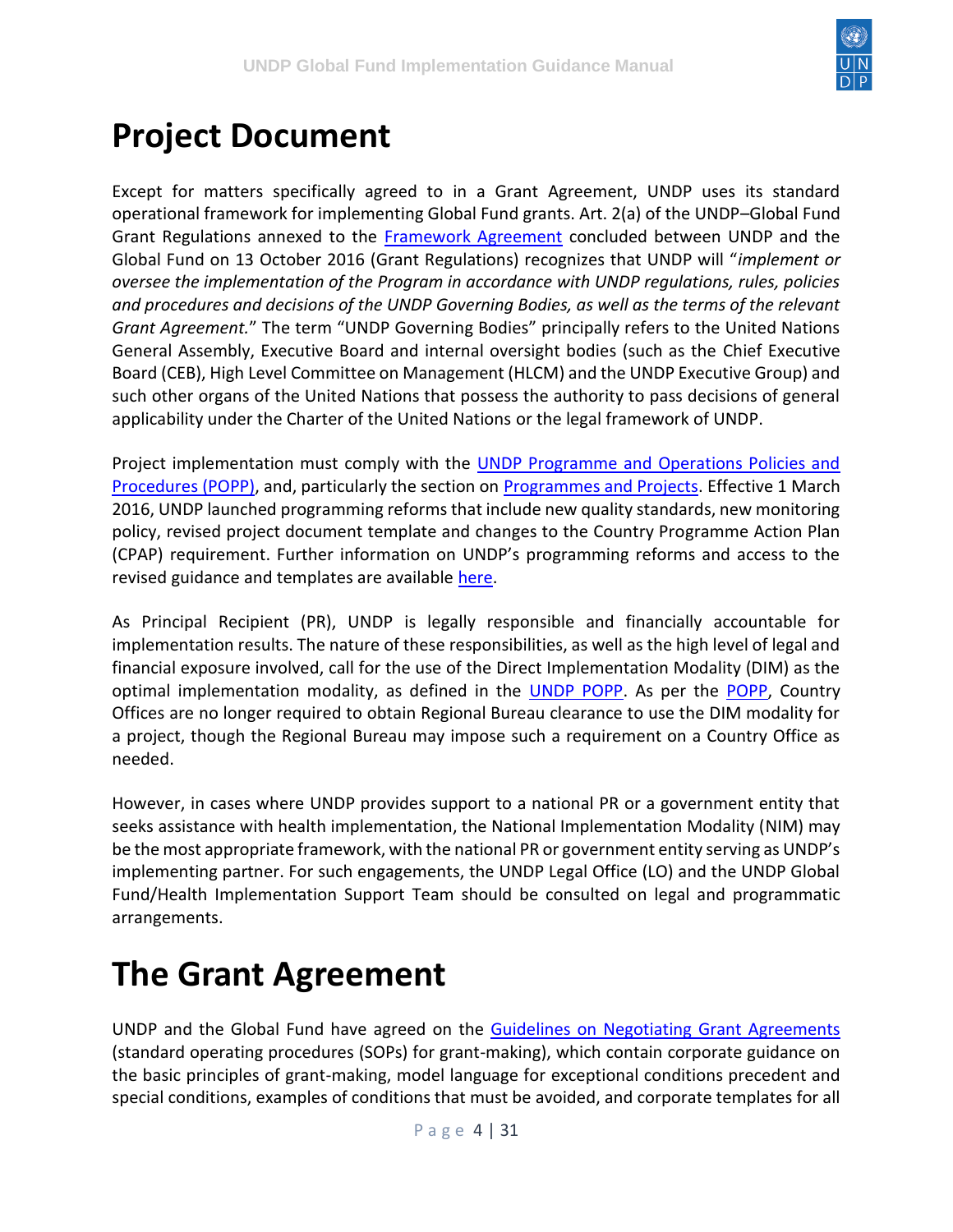

grant-related documents. The SOPs should be consulted for all matters relating to the Grant Agreement.

A Grant Agreement is a formal financing agreement between UNDP (through a UNDP Country Office (CO)) and the Global Fund. It consists of: (i) the Framework Agreement, including the UNDP-Global Fund [Grant Regulations;](http://api.undphealthimplementation.org/api.svc/proxy/https:/intranet.undp.org/unit/bpps/hhd/GFpartnership/UNDPasPR/Legal%20Framework%20for%20Global%20Fund%20Grant%20Implementati/UNDP%20Global%20Fund%20Framework%20Agreement%20(%20Searchable%20PDF).pdf) and (ii) [Grant Confirmation s](http://api.undphealthimplementation.org/api.svc/proxy/https:/intranet.undp.org/unit/bpps/hhd/GFpartnership/UNDPasPR/Legal%20Framework%20for%20Global%20Fund%20Grant%20Implementati/Template%20UNDP%20Grant%20Confirmation.docx)etting forth a face sheet, conditions and Schedule 1, comprising of the integrated grant description, summary budget, and a performance framework (PF).

Negotiations of Grant Agreements are guided by the following basic principles:

- A clear schedule of negotiations should be agreed between UNDP and the Global Fund at the outset, with advance planning of negotiations and commitment to agreed timelines. An example of a schedule of negotiations can be accessed [here.](http://api.undphealthimplementation.org/api.svc/proxy/https:/intranet.undp.org/unit/bpps/hhd/GFpartnership/UNDPasPR/Legal%20Framework%20for%20Global%20Fund%20Grant%20Implementati/Proposed%20Schedule%20of%20GA%20Negotiations.docx)
- The legal teams of both sides and the UNDP Global Fund/Health Implementation Support Team should be engaged at an early stage, with a view to ensuring that the CO does not get involved in lengthy negotiations on terms that are inconsistent with the legal framework.
- There should be a clear understanding that grants are implemented pursuant to **UNDP** [regulations, rules, policies and procedures,](http://api.undphealthimplementation.org/api.svc/proxy/https:/popp.undp.org/SitePages/POPPRoot.aspx) and decisions of its Governing Bodies.
- Conditions to the Grant Agreement should be kept to a minimum.

From the legal and programmatic perspectives, the grant-making process involves **two principal milestones**: (i) negotiation of grant documents for the purpose of submission to the Global Fund's Grants Approval Committee (GAC), where applicable and (ii) finalization and clearance of the grant documents for the purpose of signature.

GAC is a committee of senior management at the Global Fund and technical and bilateral partners, and its key task is to set the upper funding ceiling for the grant. Since GAC normally reviews the draft Grant Agreement for compliance with recommendations made by the Technical Review Panel (which, in turn, evaluates the country's funding request (formerly called the 'concept note'), negotiations must be substantially completed and grant documents reviewed by the UNDP Legal Office (LO) for legal issues and by the UNDP Global Fund/Health Implementation Support Team for operational and programmatic issues, before being submitted to GAC.

Based on GAC's recommendations, the grant documents are submitted to the Global Fund Board for final approval. Once approved, the grant can be finalized for signature. At this last stage, **the grant documents must be cleared** by LO for legal issues and by the UNDP Global Fund/Health Implementation Support Team for operational and programmatic issues. At this stage, some changes to the grant are still possible, including removal of conditions that have been met and discreet revisions to the performance framework (PF) and budget.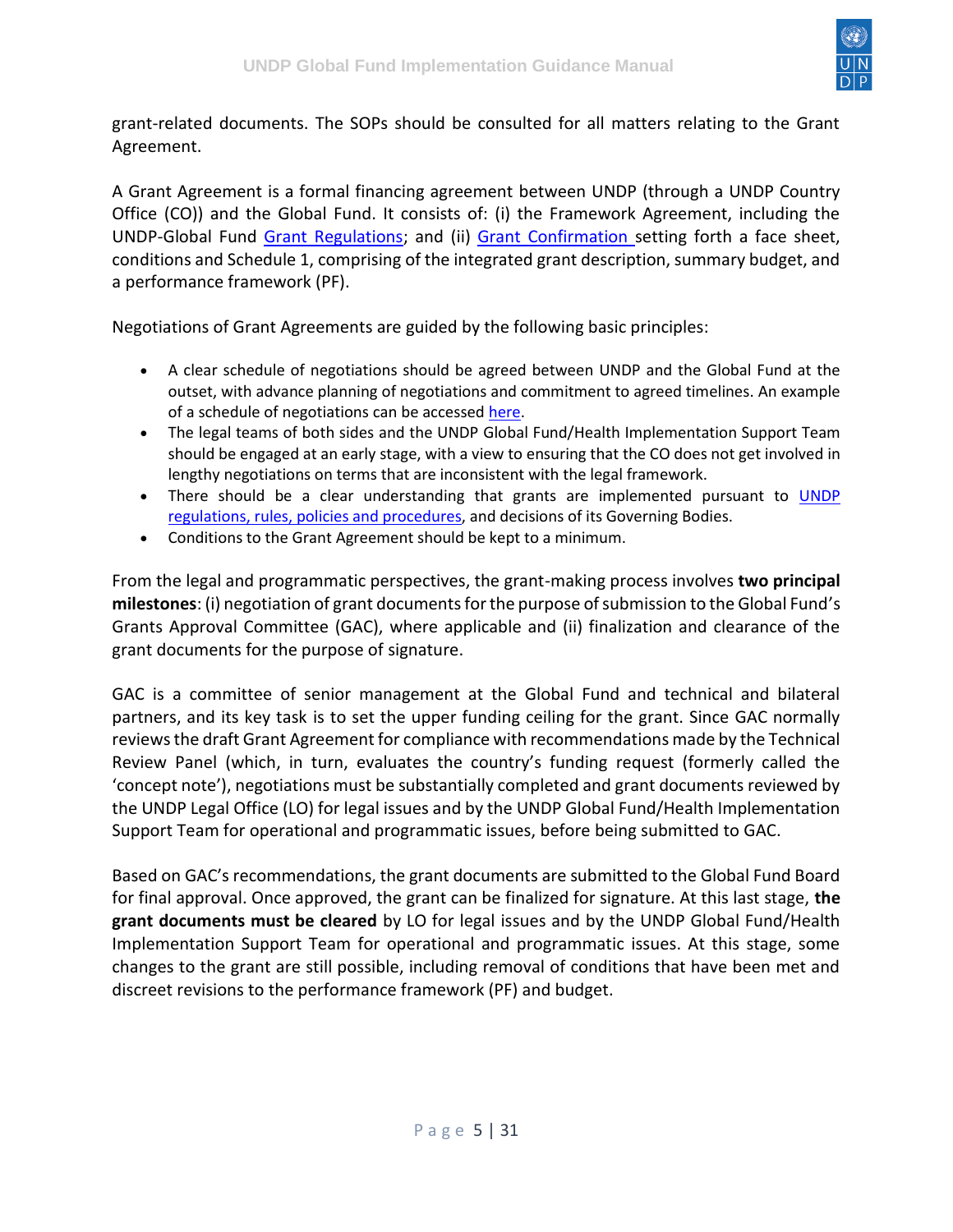

**Practice** Pointer

Countries are often eager to receive their first disbursement and start implementation. It is best practice to postpone the programme start date and complete the necessary preparatory work (work plan and budget, a list of health products to be procured, monitoring and evaluation (M&E) plan, and Subrecipient (SR) agreements), before the programme starts, to ensure that agreed targets will be met and the grant renewed. SR agreements should be signed immediately upon signature of the Grant Agreement, not before.

## <span id="page-5-0"></span>**UNDP-Global Fund Grant Regulations**

UNDP and the Global Fund have concluded the [Framework Agreement,](http://api.undphealthimplementation.org/api.svc/proxy/https:/intranet.undp.org/unit/bpps/hhd/GFpartnership/UNDPasPR/Legal%20Framework%20for%20Global%20Fund%20Grant%20Implementati/UNDP%20Global%20Fund%20Framework%20Agreement%20(%20Searchable%20PDF).pdf) including the Grant Regulations tailored to UNDP. The Grant Regulations cover all the fundamental aspects of grant implementation and include the following key provisions:

- UNDP implements grants "**in accordance with UNDP regulations**, rules, policies and procedures and decisions of the UNDP Governing Bodies, as well as the terms and conditions of the relevant Grant Agreement." See 2(a) of the Grant Regulations. Under no circumstances should the Global Fund's policies govern, or in any way apply to, grant implementation.
- UNDP selects and manages **Sub-recipients (SRs)** in accordance with its rules and procedures. However, it must ensure that SR agreements comply with the terms of the Grant Agreement, including an anti-terrorism clause in Art. 3(f) of the Grant Regulations. In addition, UNDP must have systems in place to assess SR capacity and, in the case of insufficient capacity, it must consult with the Country Coordinating Mechanism (CCM), the Regional Coordinating Mechanism (RCM) or the Regional Organization (as the case may be), as well as the Global Fund on how such shortfalls can be addressed. (See Art. 10(b) of the Grant Regulations.)
- UNDP is fully responsible for the results to be achieved by SRs and is accountable for all funds disbursed to them, as well as for the SRs' activities. (See Art. 10(b) of the Grant Regulations.) The Global Fund can request a refund from UNDP if goods or services financed or supported under the Grant Agreement are not used in accordance with the agreement. (See Art. 8(b) of the Grant Regulations.) If the Global Fund believes that a refund is warranted, it must write to UNDP Headquarters. If the matter is not resolved within 30 days, then GF can ask for a refund within 60 days. This formal consultation mechanism ensures that the UNDP senior management is aware of a request for refund and can address it expeditiously and appropriately.
- The Grant Regulations recognize **the special status of UN SRs**. More specifically, they clarify that UN SRs (i) are subject to their own oversight and control systems (Art. 10(b)(iv)); (ii) can maintain title to the fixed assets and manage them according to their rules (Art. 17(c)), and (iii) are not audited by UNDP (Art. 7(d)(ii)).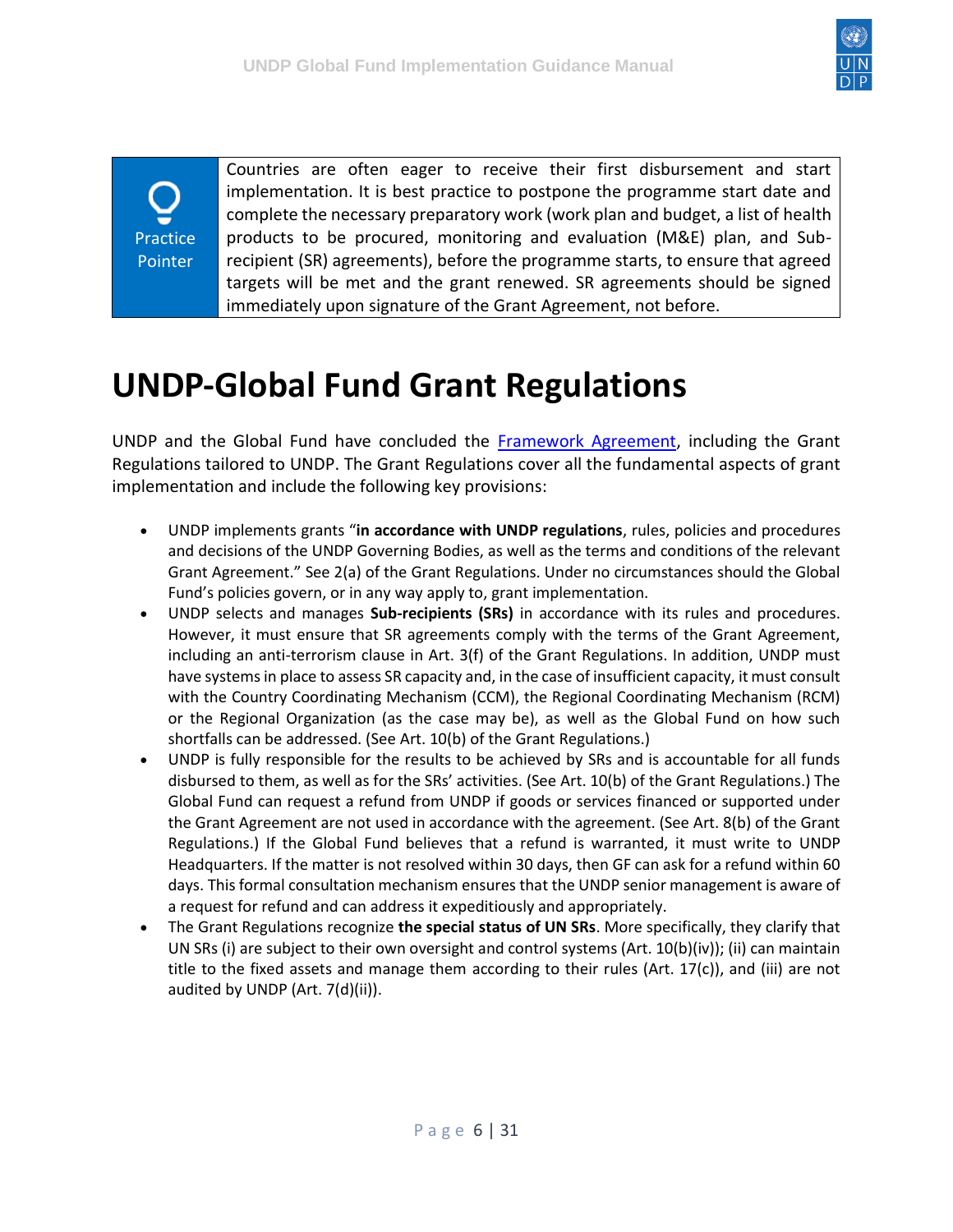

- UNDP has a number of **reporting obligations** towards the Global Fund. Among other things, it has a duty to provide (i) periodic progress reports (Art. 13); (ii) quarterly cash balance reports (Art. 13); (iii) a copy of its externally audited financial statements covering each year in which Grant Funds are expended, together with the opinion of its external auditors on such statements, not later than thirty (30) days after such audited financial statements and opinion are published (Art. 7(b)(iv)); (iv), a certified financial statement of income and expenditure of the Program during the preceding year, which is due no later than June 30 of each year; and (v) financial expenditure reports on the use of funds by UN SRs, prepared in accordance with the financial regulations and rules applicable to such Sub-recipients. Further guidance on financial reporting can be found in the [financial management section](https://undphealthimplementation.org/functional-areas/financial-management/grant-reporting/) of the Manual.
- 21 of the Grant Regulations sets forth a number of deliverables due from UNDP in connection with **grant closure**. Further guidance on closure can be found in the [financial management section](https://undphealthimplementation.org/functional-areas/financial-management/grant-closure/) of the Manual.
- Pursuant to Art. 7 of the Grant Regulations, UNDP **audits its programme expenditures** "in accordance with its internal and external auditing practices". Audits are conducted by the UNDP Office of Audits and Investigations (OAI). With regard to SRs, UNDP must consult with the Global Fund on an SR audit plan and, upon the Global Fund's request, furnish it with a copy of the SR audit reports. More information on PR and SR audits can be found in the [audit section](https://undphealthimplementation.org/functional-areas/audit-and-investigations/principal-recipient-audit/principal-recipient-audit-approach/) of the Manual.
- In countries falling under the Global Fund's Additional Safeguards Policy, the Global Fund may request **a special purpose audit**, the cost of which shall also be borne by the programme. Should such an audit be requested, UNDP must (i) secure the appointment of a mutually agreed independent auditor and (ii) prepare the terms of reference for the audit, which must be mutually agreed with the Global Fund. The Global Fund's request for a special purpose audit must be handled in conformity with the working arrangements agreed between the independent oversight offices of the Principal Recipient (PR) and the Global Fund. (See Art. 7(b) of the Grant Regulations.) Further guidance on ASP audit is available in the [audit section](https://undphealthimplementation.org/functional-areas/audit-and-investigations/principal-recipient-audit/principal-recipient-audit-approach/) of the Manual.
- UNDP has an obligation to cooperate with the Global Fund's Local Fund Agents (LFA) (See Art. 10(d)). This includes ensuring access to non-UN SR documents, including any supporting documents provided by non-UN Sub-recipients to UNDP, in line with UNDP guidance notes. This primarily refers to th[e LFA Guidance Note.](http://api.undphealthimplementation.org/api.svc/proxy/https:/intranet.undp.org/unit/bpps/hhd/GFpartnership/UNDPasPR/PR%20Start%20up%20Grant%20Making%20and%20Signing%20Library/Global%20Fund%20LFA%20Access%20to%20Information%20During%20the%20Grant%20Life%20Cycle%20Guidance%20Note%20(UNDP,%202010).pdf)
- UNDP retains title to **goods and other property** financed under the Grant Agreement, which it can also pass on to a third party such as an SR (see Art. 17 of the Grant Regulations), and ensures that such property is devoted to the programme financed by the Global Fund. At the end of the programme, UNDP transfers and/or disposes of the remaining property according to its rules and in consultation with the Global Fund (see 19 of the Grant Regulations). Although the Global Fund's approval is not required for such transfer and/or disposal, it is considered best practice to seek its agreement, as well as the endorsement of the CCM, RCM or RO (as the case may be), on the transfer of assets to the national SRs at the end of the programme. Further guidance is available in the [financial management section](https://undphealthimplementation.org/functional-areas/financial-management/grant-implementation/expenses-management/asset-management/) of the Manual.
- UNDP commits to comply with certain **human rights standards**, including non-discriminatory access to services for all, including people in detention; employing only scientifically sound and approved medicines or medical practices; not employing methods that constitute torture or that are cruel, inhuman or degrading; respecting and protecting informed consent, confidentiality and the right to privacy concerning medical testing, treatment or health services rendered; and avoiding medical detention and involuntary isolation, which, consistent with the relevant guidance published by the World Health Organization, are to be used only as a last resort. UNDP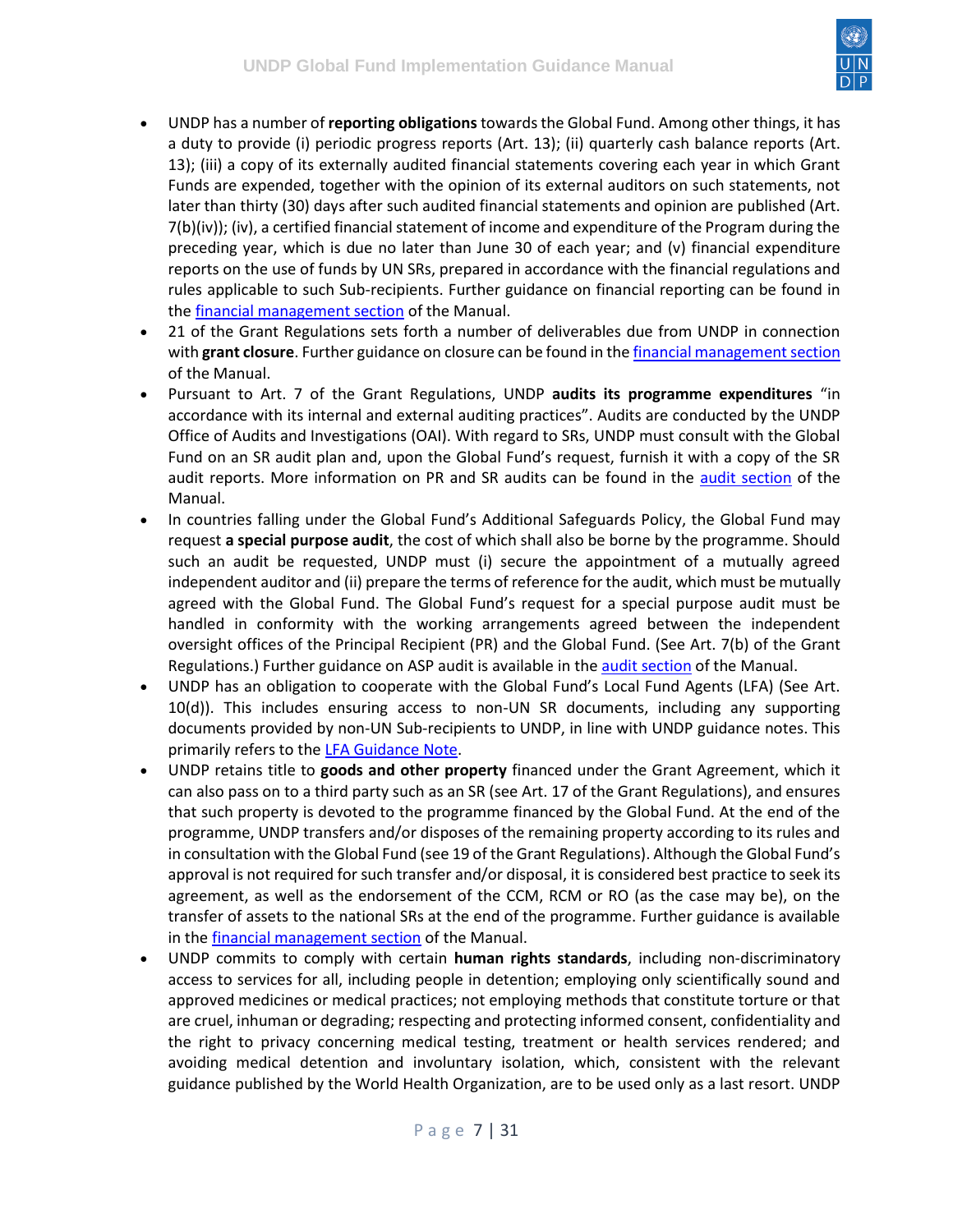

is under an obligation to communicate such standards to its SRs and suppliers, as well as to inform the Global Fund of any cases of incompliance. See Art. 29 of the Grant Regulations.

• The Framework Agreement recognizes a voluminous body of corporate agreements and tailored instruments developed by UNDP and the Global Fund over the many years of the partnership. It provides that such practice will be codified through the **joint Operational Guidelines**, which will substantially reduce transaction costs and allow the two organizations to record institutional memory. The Operational Guidelines are currently under development.

The Framework Agreement, including the Grant Regulations, have been agreed corporately between UNDP and the Global Fund; they are not negotiable and cannot be modified. They are to be used without deviations in all countries where UNDP acts as PR, to ensure a consistent legal regime for all UNDP Country Offices (COs).

**Practice** Pointer

Due to the legal and financial exposure, all Global Fund requests for refund must be immediately referred to the Legal Office and the UNDP Global Fund/Health Implementation Support Team.

### <span id="page-7-0"></span>**Grant Confirmation**

Every [Grant Confirmation](http://api.undphealthimplementation.org/api.svc/proxy/https:/intranet.undp.org/unit/bpps/hhd/GFpartnership/UNDPasPR/Legal%20Framework%20for%20Global%20Fund%20Grant%20Implementati/Template%20UNDP%20Grant%20Confirmation.docx) includes a face sheet, conditions (if any) and Schedule 1, consisting of the integrated grant description, performance framework, and summary budget. Please click "next" or select items from the left-hand menu for more information on the components of the Grant Confirmation.

#### <span id="page-7-1"></span>**Grant Confirmation: Face Sheet**

A Grant Confirmation sets forth a [face sheet](http://api.undphealthimplementation.org/api.svc/proxy/https:/intranet.undp.org/unit/bpps/hhd/GFpartnership/UNDPasPR/Legal%20Framework%20for%20Global%20Fund%20Grant%20Implementati/Face%20Sheet%20Template.pdf) that requires Country Office (COs) to fill in information specific to their programme. The COs must, among other things, indicate the following:

- **Implementation period dates (cell #3.7)**: These are the dates on which programme activities during the relevant implementation period (e.g. grant extension) will formally commence and end. They should be in line with UNDP's fiscal year, which runs from 1 January to 31 December. Should a different period be requested by the Global Fund, please consult the UNDP Legal Office (LO) and the UNDP Global Fund/Health Implementation Support Team.
- **Grant funds (cell #3.6):** This line indicates the maximum grant amount, the ceiling up to which UNDP can request disbursement during the current implementation period. This amount does not include any cash balance that may remain with UNDP from the previous implementation period or from another grant in the case of consolidation. This means that the grant budget may be for a higher amount than that indicated in the face sheet, as it may include the grant funds (i.e. the amount allocated for the current implementation period) and, for example, cash balance from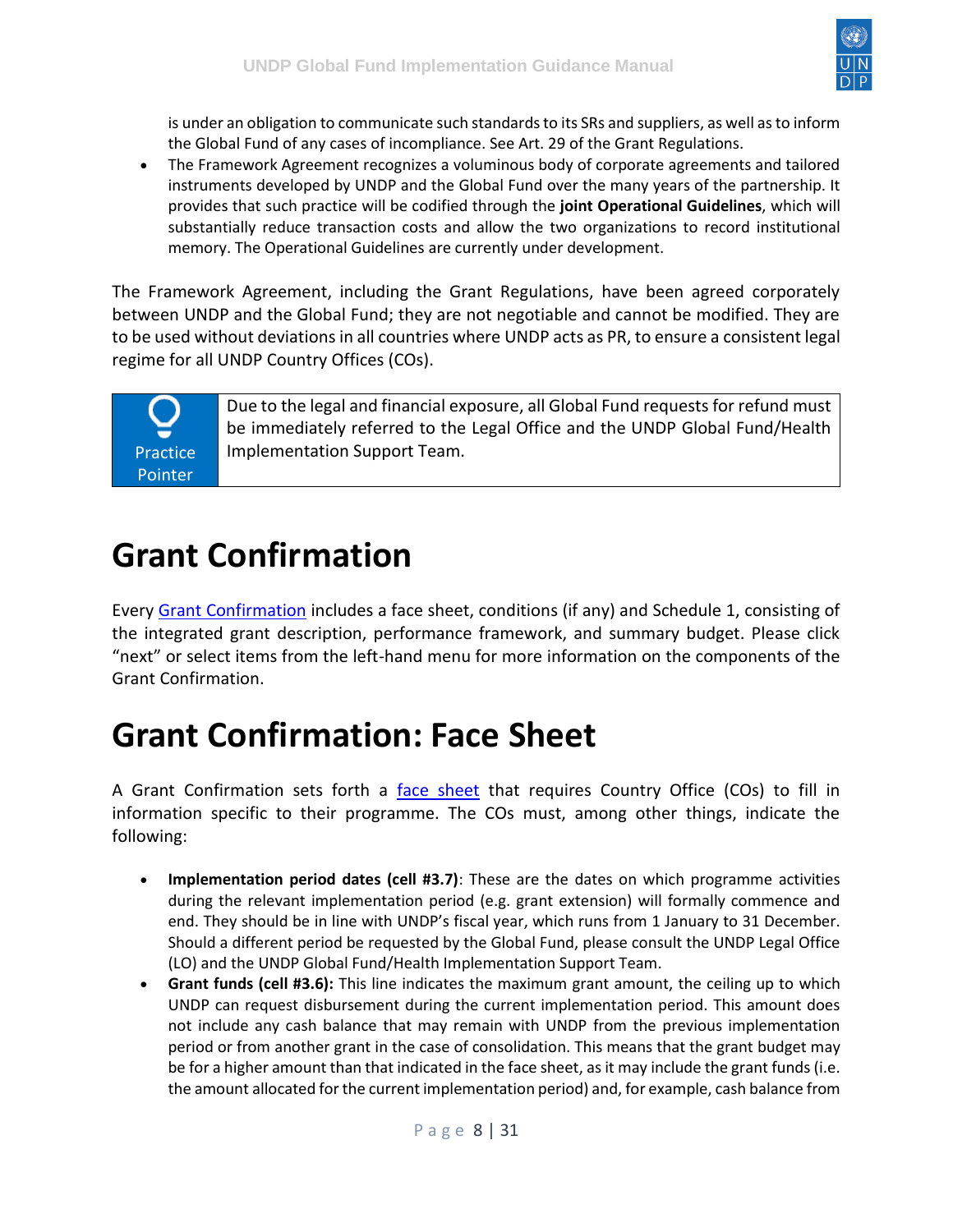

the previous implementation. As a general principle, a footnote should be added to the summary budget indicating that a part of the budget is being funded by available in-country cash balances and stipulating the amount of cash balance.

• **Grant currency**: For the purposes of UNDP reporting and Atlas requirements, the US dollar is the preferred currency of the grant. However, the grant may also be in EURO. One or the other currency should be indicated in the face sheet. If there is an attempt by the Global Fund to enter another currency, the matter should be referred to the UNDP Global Fund/Health Implementation Support Team.

In addition to the face sheet, the Global Fund online system (SalesForce) necessitates that two additional forms be filled out: the bank account information form and the contact information form. The advantage of these forms is that they can be updated at any time, without the need for an implementation letter to be issued, as was the case prior to 2014. Further guidance on banking arrangements is available in the [financial management section](https://undphealthimplementation.org/functional-areas/financial-management/grant-making-and-signing/secure-banking-arrangements/) of the Manual.

## <span id="page-8-0"></span>**Grant Confirmation: Conditions**

Th[e Grant Confirmation](http://api.undphealthimplementation.org/api.svc/proxy/https:/intranet.undp.org/unit/bpps/hhd/GFpartnership/UNDPasPR/Legal%20Framework%20for%20Global%20Fund%20Grant%20Implementati/Template%20UNDP%20Grant%20Confirmation.docx) should only contain programmatic material with no conditions precedent (CP) or special conditions (SCs). However, since the Global Fund often insists on CP and/or SCs, the Grant Confirmation must be negotiated with close and timely involvement of the UNDP Legal Office (LO) and the UNDP Global Fund/Health Implementation Support Team, so as to avoid delays in grant signature.

CP and SCs should only be introduced exceptionally, only in cases where no other means of addressing the issue covered by the proposed CP or SC exists. The few CP and SCs that may remain in Grant Confirmation must:

- be consistent with the Grant Regulations and [UNDP regulations, rules, policies and procedures,](http://api.undphealthimplementation.org/api.svc/proxy/https:/popp.undp.org/SitePages/POPPRoot.aspx) as well as decisions of its Governing Bodies, which govern grant implementation;
- not duplicate the Grant Regulations or other, more appropriate, instruments such as a performance framework or workplan tracking measures;
- not relate to regular day-to-day grant management;
- be supported by strong justifications based on the specific grant context;
- be realistic, achievable and supported by sufficient grant budget and/or other financial resources; and
- comply with the corporately agreed language in the **SOPs on grant-making**.



The Country Office (CO) should share any draft grant documents with LO and the UNDP Global Fund/Health Implementation Support Team as soon as such documents are received from the Global Fund.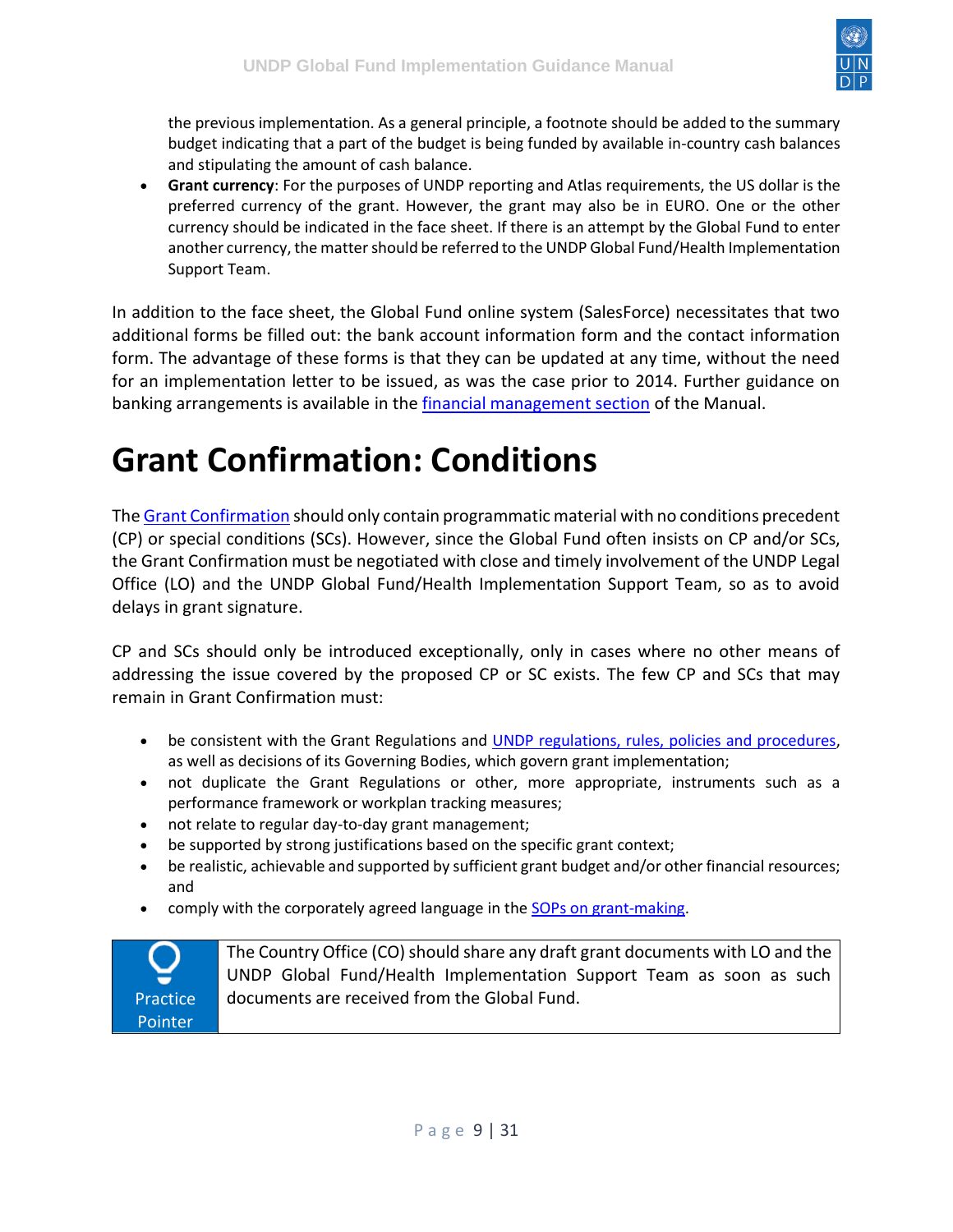

### <span id="page-9-0"></span>**Grant Confirmation: Conditions Precedent (CP)**

Conditions precedent (CP) are conditions that must be achieved before the use of funds is authorized under the Grant Agreement. As previously noted, they should only be introduced exceptionally, when there is no other means of addressing an issue intended to be covered by the proposed condition. Such means would include regular grant-related communications, the performance framework or workplan tracking measures. All CP must be thoroughly negotiated with the assistance of the UNDP Legal Office (LO) and the UNDP Global Fund/Health Implementation Support Team, and all alternatives for addressing the matter carefully considered before a CP is introduced.

A typical example of an exceptionally approved CP is a plan for certain activities (e.g. civil works or training), which must be approved by the Global Fund before the funds can be used by UNDP to finance those activities.

In this respect, it should be noted that front-loading the planning is essential to ensure uninterrupted and efficient grant implementation. Therefore, and unless for programmatic reasons a plan cannot be developed prior to signature (e.g., a waste management plan that requires technical assistance), every effort should be made to agree on the required plan or plans before signature. To avoid an undue administrative burden, it is advised to rely on regular grantrelated communications instead of a condition where a plan is substantially finalized and UNDP commits to have it formally approved by the Global Fund immediately or shortly following grant signature. In other words, unless the planning is not advanced and the underlying activity is of high value, volume or complexity, the Global Fund's request for a plan can and should be achieved through means other than a CP.

It should also be noted that, according to Art. 14 of the [Grant Regulations,](http://api.undphealthimplementation.org/api.svc/proxy/https:/intranet.undp.org/unit/bpps/hhd/GFpartnership/UNDPasPR/Legal%20Framework%20for%20Global%20Fund%20Grant%20Implementati/UNDP%20Global%20Fund%20Framework%20Agreement%20(%20Signed).pdf) a monitoring and evaluation (M&E) plan is due within 90 days after the Grant Agreement enters into force. Therefore, there is no need to repeat a condition for the same purpose. It is recommended, however, that an M&E plan is agreed and approved as early as possible, ideally before grant signature. Likewise, procurement of health products can only take place once the Global Fund approves a list of health products in accordance with Art. 18 of the Grant Regulations and the Global Fund Health Products Guide. Hence, a CP requiring the Fund's approval of a health procurement plan is superfluous.

Each CP usually has a terminal date, e.g. a date by which completion is due. If a CP is not met by the terminal dates, this can seriously delay the next disbursement of funds and grant implementation activities while the reasons for such failure and the next steps are being determined. The Global Fund may terminate the Grant Agreement by written notice to UNDP. Alternatively, the Global Fund may reduce the amount of its disbursement decision or the amount of a particular cash transfer. Such reduction will normally amount to the total funds budgeted for the activities under the relevant unfulfilled CP.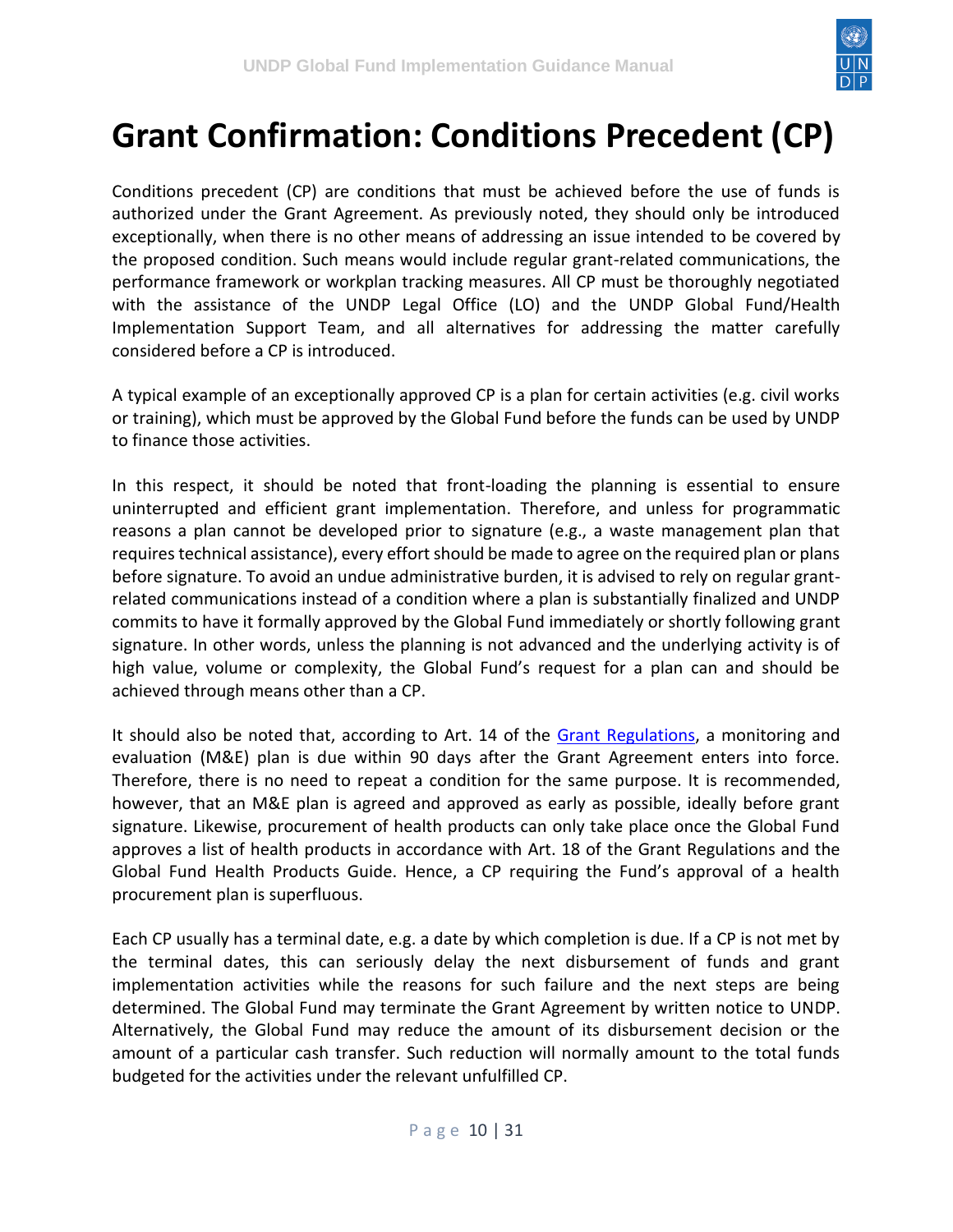

In addition, failure to meet a CP may also lead to delays with implementation, affect programme delivery, and lead to a lower grant performance rating. It is therefore most important to keep CP to the minimum and where they are agreed devote sufficient resources to their timely completion.

Under Art. 3 of the Grant Regulations, the Global Fund is required to notify the PR when a CP has been met. It is important to ensure that this notification is received in writing, to prevent any potential misunderstanding as to whether the CP is still outstanding.

> The CP can only be introduced exceptionally and upon approval of LO and the UNDP Global Fund/Health Implementation Support Team. The exceptionally approved CP must be realistic, achievable and under UNDP control. There should be financial resources available either from the grant or from other sources to meet the CP. The CP must also be consistent with the **SOPs on grant-making**.

Practice **Pointer** 

The CP normally have terminal dates. If a CP is not met by the terminal date, the Global Fund may unilaterally reduce the amount of the annual disbursement decision and/or cash transfer. Failure to meet a CP may also lead to delays with implementation, affect programme delivery, and lead to a lower grant performance rating.

UNDP and the Global Fund have agreed on some standard language for a number of CP, which can be found in the [SOPs on grant-making.](http://api.undphealthimplementation.org/api.svc/proxy/https:/intranet.undp.org/unit/bpps/hhd/GFpartnership/UNDPasPR/Legal%20Framework%20for%20Global%20Fund%20Grant%20Implementati/Guidelines%20on%20Negotiating%20Grant%20Agreements_SoPs%20on%20Grant%20Making.pdf) The SOPs also contain examples of conditions that must be avoided.

## <span id="page-10-0"></span>**Grant Confirmation: Special Conditions (SCs)**

Like the conditions precedent (CP), special conditions (SCs) are exceptional conditions intended to set forth a number of additional requirements for a particular grant. The UNDP–Global Fund [SOPs on grant-making](http://api.undphealthimplementation.org/api.svc/proxy/https:/intranet.undp.org/unit/bpps/hhd/GFpartnership/UNDPasPR/Legal%20Framework%20for%20Global%20Fund%20Grant%20Implementati/Guidelines%20on%20Negotiating%20Grant%20Agreements_SoPs%20on%20Grant%20Making.pdf) contain model language for SCs that may exceptionally be included in the [Grant Confirmation,](http://api.undphealthimplementation.org/api.svc/proxy/https:/intranet.undp.org/unit/bpps/hhd/GFpartnership/UNDPasPR/Legal%20Framework%20for%20Global%20Fund%20Grant%20Implementati/Template%20UNDP%20Grant%20Confirmation.docx) as well as examples of SCs that should be avoided.

**Practice** Pointer

The Country Office (CO) must submit each Grant Confirmation to the UNDP Legal Office (LO) and the UNDP Global Fund/Health Implementation Support Team for review as early as possible in the negotiation process. The Legal Office (LO) and the UNDP Global Fund/Health Implementation Support Team will assist the Country Office (CO) with excluding or substantially limiting the conditions and ensuring that they are reasonable, that they comply with UNDP's regulations, rules, policies and procedures, and that they are consistent with corporate practices between UNDP and the Global Fund. The negotiation process must be guided by the [SOPs on grant-making.](http://api.undphealthimplementation.org/api.svc/proxy/https:/intranet.undp.org/unit/bpps/hhd/GFpartnership/UNDPasPR/Legal%20Framework%20for%20Global%20Fund%20Grant%20Implementati/Guidelines%20on%20Negotiating%20Grant%20Agreements_SoPs%20on%20Grant%20Making.pdf)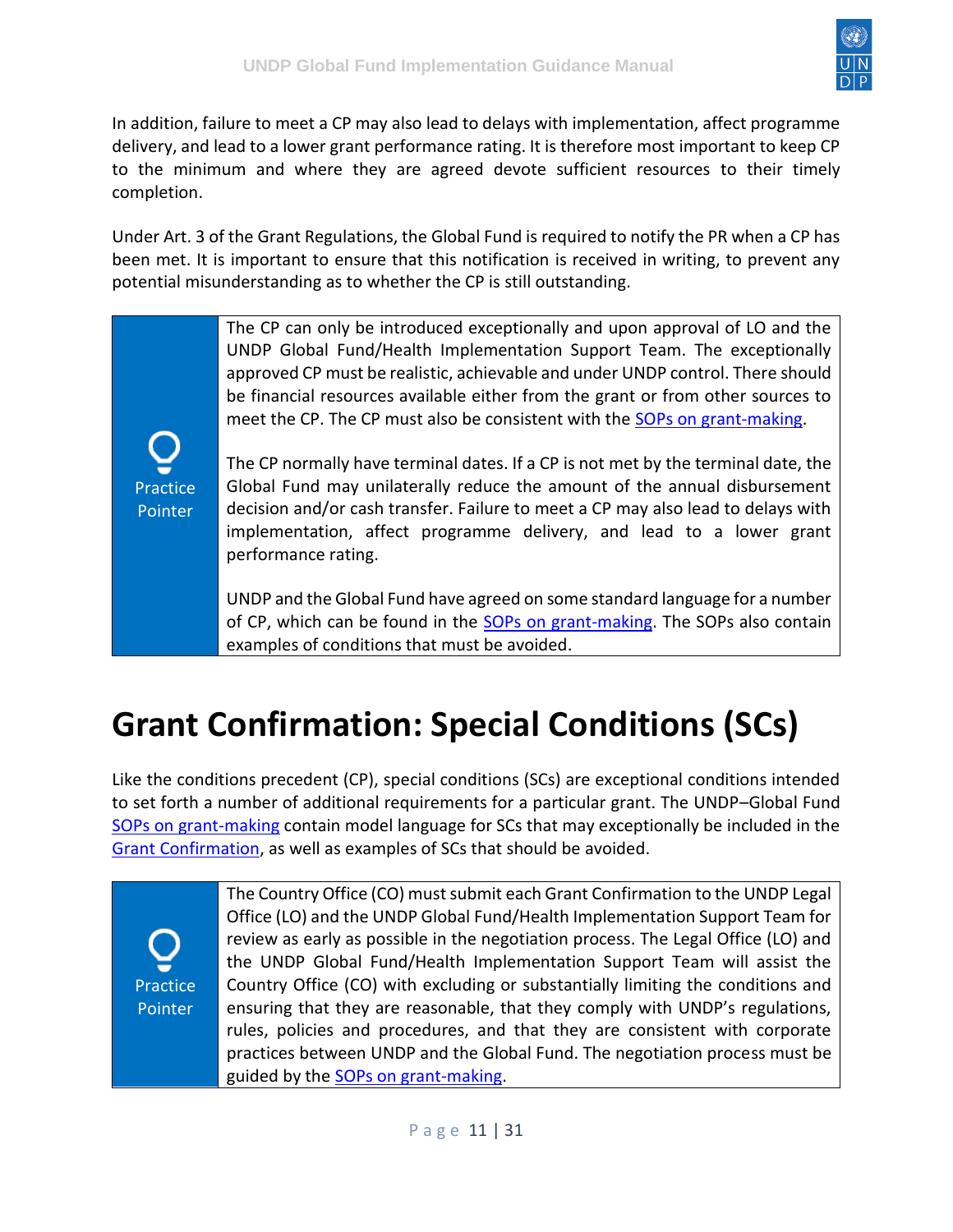

## <span id="page-11-0"></span>**Grant Confirmation: Limited Liability Clause**

UNDP is often engaged to implement Global Fund grants in the most challenging operating environments which are characterized by high security threats, civil unrest, political instability and/or armed conflicts. In cases where such volatile context may lead to the loss of funds and/or assets financed under the grant, the Executive Grant Management Committee of the Global Fund (EGMC) may approve a so-called "force majeure" or "limited liability" regime.

Such regime is introduced through a special condition in the Grant Confirmation on the following agreed terms:

- Possibility of suspension or termination of all programmatic activities by UNDP at any time if the country context so requires. The Country Office (CO) must consult the Global Fund beforehand.
- Regular reviews of the budget and performance framework (including the frequency and contents of reporting) with a view to adapting these documents to the volatile context. It is important that the CO proactively monitors programmatic performance, needs and expectations. If any changes must be made to account for the implementation challenges on the ground, such changes must be immediately communicated to the Global Fund.
- No liability for the loss or damage to any assets (including health products) and any Grant funds, provided that (i) UNDP has fully complied with the other terms and conditions of the Grant Agreement and has exercised due care and diligence, and (ii) UNDP has exercised all reasonable efforts to mitigate the risk of loss of assets and funds. Please note that the CO must not only demonstrate that both conditions are met but must also use its best efforts to seek and obtain recovery of any potential losses to the assets and funds.

The force majeure/limited liability regime usually begins to run on the day the force majeure situation presented itself (e.g. an armed conflict broke out) and expires one year following its incorporation into the Grant Agreement. It may be extended for an additional period (usually one year or the end of the grant) if the situation persists.

If the circumstances on the ground warrant the introduction of the limited liability clause, the following steps should be taken:

- The Programme Advisor, UNDP Global Fund/Health Implementation Support Team and the Legal Office must be immediately engaged by the CO to support the process.
- A request to introduce the force majeure/limited liability regime must be prepared by the CO for submission to the Global Fund's EGMC. The request must (i) set out the background; (ii) explain why the force majeure/limited liability regime is warranted; and (iii) include any relevant additional information. Since the request will likely be seen by UNDP's counterparts in the country, it is important that it is balanced, objective, wellsupported, and accommodating of the sensitives on the ground.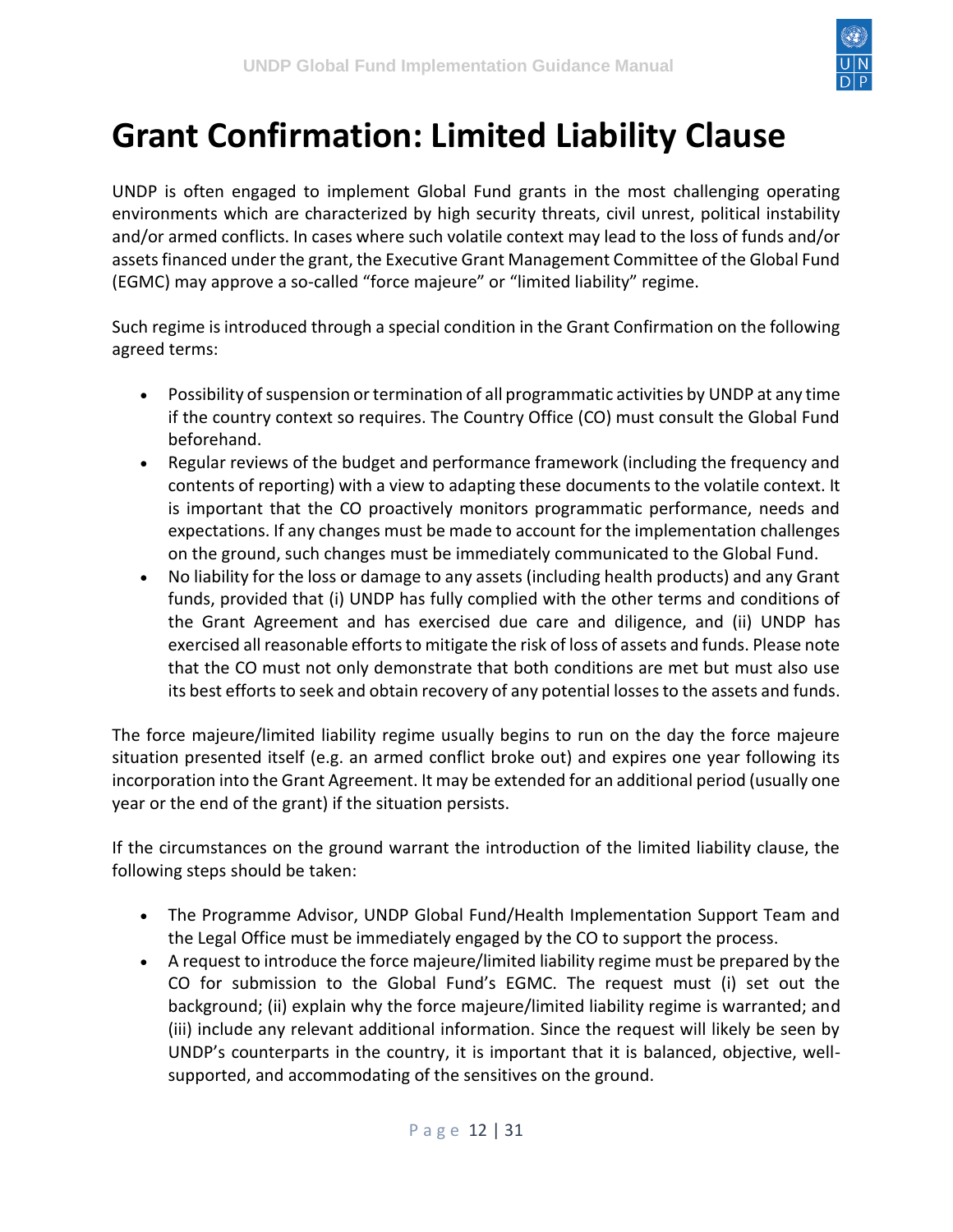

- If the request is approved by EGMC, the terms of the limited liability clause will be negotiated between the Global Fund's Country Team and UNDP. While UNDP and the Global Fund have developed the standard language for the clause, some discreet modifications may be agreed to tailor it to the specific country context. The clause must be cleared by the Programme Advisor, Global Fund/Health Implementation Support Team, for programmatic issues and by the Legal Office for legal issues.
- The clause is introduced through an Implementation Letter during the grant implementation or through a Grant Confirmation for new grants.
- With the support of the Programme Advisor, Global Fund/Health Implementation Support Team and the Legal Office, it is imperative for the CO to engage with the Global Fund Country Team on matters such as:
	- $\circ$  Any changes to the performance framework and/or Budget that may be required due to the volatile country context. It is important that programmatic and financial needs are monitored proactively by the CO. Otherwise, UNDP may be called upon to perform and deliver on ambitious targets that are not adjusted to the force majeure situation.
	- $\circ$  The need to suspend and/or terminate programmatic activities in view of the force majeure situation.
	- $\circ$  Any loss of assets and/or funds due to the force majeure situation. Such losses must be immediately reported to the Fund, along with any necessary support and justifications. The CO must demonstrate that it not only mitigated the loss but also took measures to recover them. If this is not done, the Global Fund may refuse to waive UNDP's liability.
	- $\circ$  The need to extend the force majeure/limited liability clause for an additional period.

**Practice** Pointer UNDP and the Global Fund have developed the process and standard terms for a force majeure/limited liability regime for cases where UNDP implements grants in high security contexts and where there is a threat of the loss of funds and/or assets for reasons beyond UNDP's control (e.g. looting of a warehouse). If the CO believes that such regime is warranted, please contact your Programme Advisor, Global Fund/Health Implementation Support Team and the focal point for the portfolio in the Legal Office.

## <span id="page-12-0"></span>**Grant Confirmation: Schedule 1, Integrated Grant Description**

The Integrated Grant Description uses a standard [template,](http://api.undphealthimplementation.org/api.svc/proxy/https:/intranet.undp.org/unit/bpps/hhd/GFpartnership/UNDPasPR/Legal%20Framework%20for%20Global%20Fund%20Grant%20Implementati/Template%20UNDP%20Grant%20Confirmation.docx) in which details specific to the relevant grant are to be reflected. It sets forth, among other things, (a) background and rationale the programme; (b) goals; (d) strategies; (e) planned activities; and (c) target group/beneficiaries.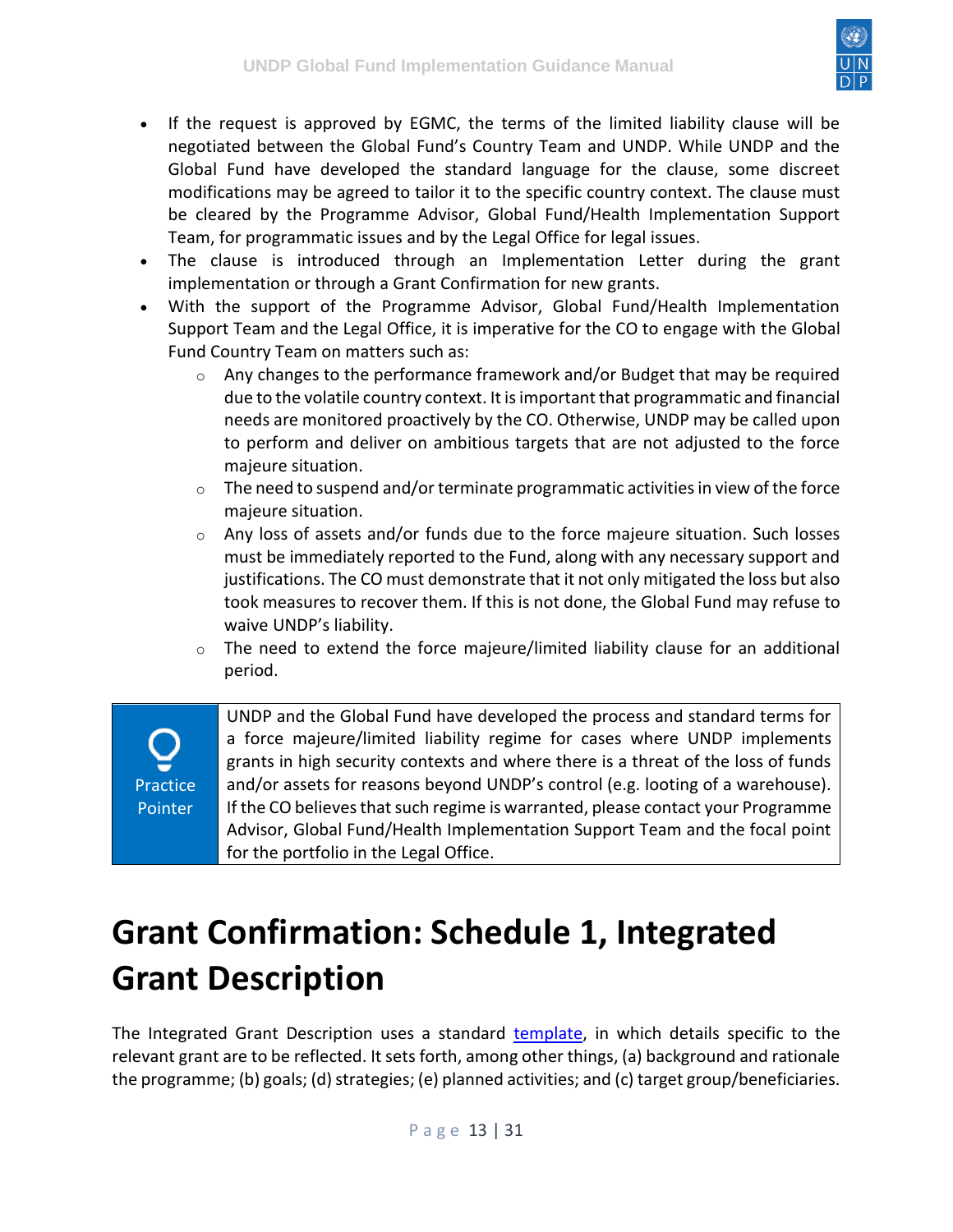

## <span id="page-13-0"></span>**Grant Confirmation: Schedule 1, Performance Framework**

The performance framework (PF) is part of Schedule 1 of the [Grant Confirmation](http://api.undphealthimplementation.org/api.svc/proxy/https:/intranet.undp.org/unit/bpps/hhd/GFpartnership/UNDPasPR/Legal%20Framework%20for%20Global%20Fund%20Grant%20Implementati/Template%20UNDP%20Grant%20Confirmation.docx) and it is a legally binding document that sets forth the main objectives of the programme, organized into service delivery areas. It also outlines indicators with baselines and periodic targets, the periods for reporting, and the schedule of anticipated cash transfers and disbursement decisions. The indicators are selected primarily from the concept note and from the monitoring and evaluation (M&E) plan (if completed prior to signature of the Grant Agreement).

As part of the roll-out of its funding model, the Global Fund introduced [workplan tracking](https://undphealthimplementation.org/functional-areas/monitoring-and-evaluation/me-components-of-grant-making/performance-framework/workplan-tracking-measures/)  [measures](https://undphealthimplementation.org/functional-areas/monitoring-and-evaluation/me-components-of-grant-making/performance-framework/workplan-tracking-measures/) (WPTMs). These are qualitative milestones and/or input and process measures with numeric targets that are used to track implementation of selected activities in the grant work plan. They are used during grant implementation to monitor activities under modules/interventions that cannot be assessed using quantitative coverage and outcome measures (for example, community systems strengthening (CSS), human rights, etc.). WPTMs are discussed and finalized between the country and the Global Fund at the time of grant negotiations, and included in the PF.

The Global Fund uses these indicators and WPTMs to monitor the programme's progress, grant a performance rating, and determine whether disbursements should be made. It also uses the indicators and corresponding targets to evaluate if the grant should be extended beyond the initial two-year period. Further guidance on selection of indicators and on WPTMs can be found in the [M&E section](https://undphealthimplementation.org/functional-areas/monitoring-and-evaluation/me-components-of-grant-making/performance-framework/workplan-tracking-measures/) of the Manual.

UNDP and the Global Fund have agreed on a format for an anticipated schedule of cash transfers and disbursement decisions, which can be found [here.](http://api.undphealthimplementation.org/api.svc/proxy/https:/intranet.undp.org/unit/bpps/hhd/GFpartnership/UNDPasPR/Legal%20Framework%20for%20Global%20Fund%20Grant%20Implementati/ADCD%20and%20Cash%20Transfer%20Schedule.docx)

Practice **Pointer** 

The Country Office (CO) should negotiate the PF carefully and consider it to be as important as the budget. The importance of the selected indicators and targets cannot be underestimated, as they have a direct impact on the rating of the grant performance, and it is the performance of these indicators against the negotiated targets that will provide the basis for Global Fund disbursements and further funding decisions. The indicators and targets should be realistic and, among other things, fall within UNDP's control and be supported by adequate funding under the grant.

The PF should be reviewed and cleared by the UNDP Global Fund/Health Implementation Support Team.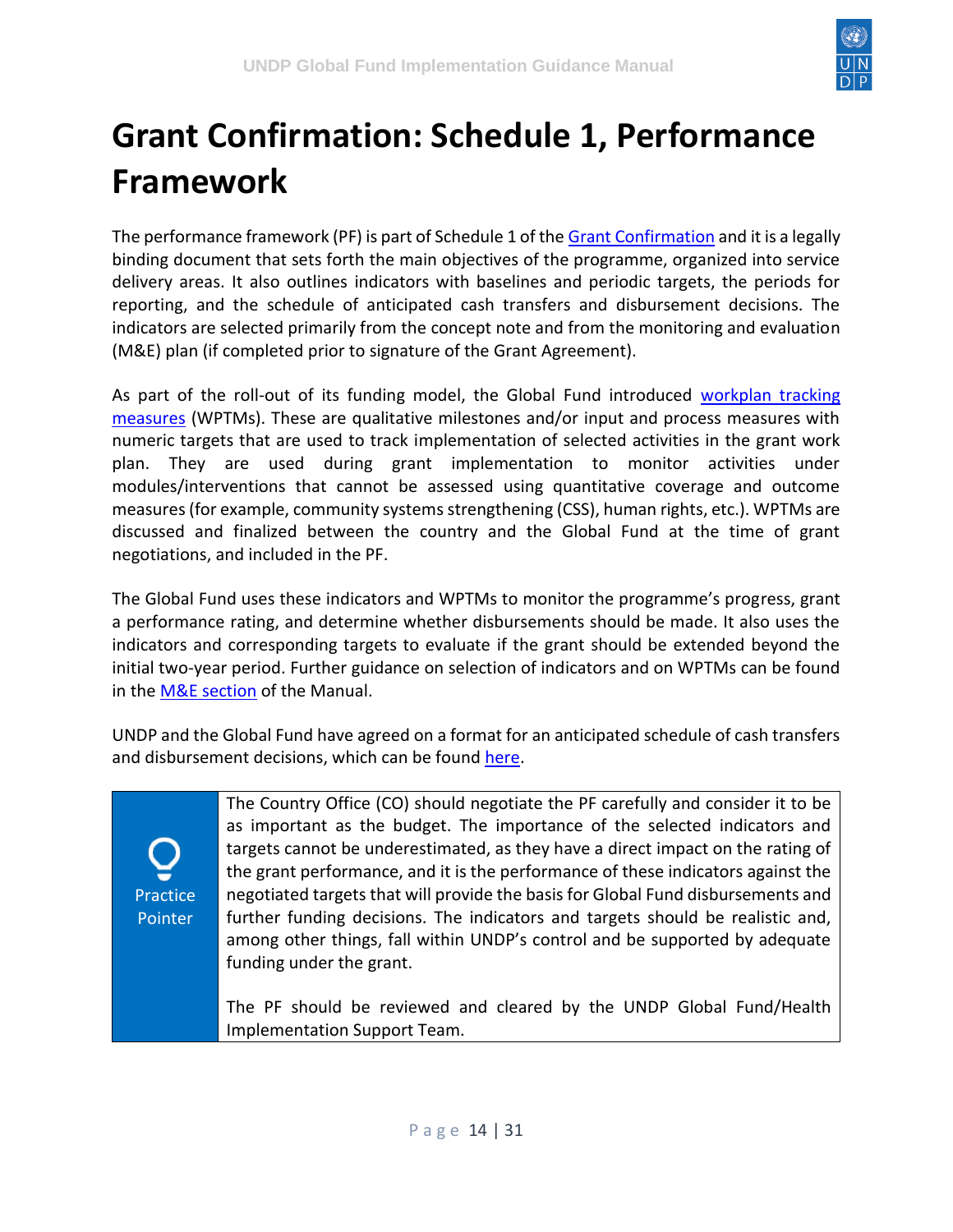

# <span id="page-14-0"></span>**Grant Confirmation: Schedule 1, Summary Budget**

The summary budget is part of the [Grant Confirmation.](http://api.undphealthimplementation.org/api.svc/proxy/https:/intranet.undp.org/unit/bpps/hhd/GFpartnership/UNDPasPR/Legal%20Framework%20for%20Global%20Fund%20Grant%20Implementati/Template%20UNDP%20Grant%20Confirmation.docx) It is an Excel document, providing a snapshot of the detailed work plan and budget for the programme. It sets out the approved budget for the programme term, and is presented by module, cost grouping and recipients. For further guidance, please refer to the [financial management section](https://undphealthimplementation.org/functional-areas/financial-management/grant-making-and-signing/prepare-and-negotiate-work-plan-and-budget-with-the-global-fund/) of the Manual.

## <span id="page-14-1"></span>**Implementation Letters and Management Letters**

Following Grant Agreement signature, according to Art. 12 of the [Grant Regulations](https://undphealthimplementation.org/functional-areas/legal-framework/the-grant-agreement/undp-global-fund-grant-regulations/), "*The Global Fund and the Principal Recipient may from time to time issue jointly signed implementation letters to confirm and record their mutual understanding on aspects of the implementation of this Agreement*." Since implementation letters (ILs) are issued jointly by UNDP and the Global Fund, the UNDP Global Fund/Health Implementation Support Team and the Legal Office (LO) must review their terms and, in particular, ensure that they are consistent with the Grant Agreement.

The Global Fund may also, from time to time, issue management letters (MLs), which furnish additional information and guidance about matters stated in a Grant Agreement. They contain management action points for the Country Office (CO), which are considered as recommendations. Art. 12 confirms this by stating that management letters are "advisory in nature." Since a management letter is a unilateral document, it has no binding legal force on UNDP. Nevertheless, it is sometimes understood as such by the Global Fund. The CO is therefore encouraged to seek LO's and the UNDP Global Fund/Health Implementation Support Team's guidance on the meaning and impact of management letters, as well as advice on handling the recommendations made by the Global Fund therein.

### <span id="page-14-2"></span>**Agreements with Sub-recipients**

UNDP engages Sub-recipients (SRs) by entering into binding legal agreements with them (SR agreements). Depending on the type of SR, the appropriate template should be used (i.e. the template for a government entity (which is available in **English, [French](https://intranet.undp.org/unit/bpps/hhd/GFpartnership/UNDPasPR/Legal%20Framework%20for%20Global%20Fund%20Grant%20Implementati/Model%20UNDP%20SR%20agreement%20with%20Government,%20September%202012%20-%20FRENCH.docx)** and [Spanish\)](https://intranet.undp.org/unit/bpps/hhd/GFpartnership/UNDPasPR/Legal%20Framework%20for%20Global%20Fund%20Grant%20Implementati/Model%20UNDP%20SR%20Agreement%20with%20Government%20Entity,%20September%202012%20-%20SPANISH.doc) or the template for an intergovernmental organization (IGO) or a civil society organization (CSO) (which is also available in **[English,](https://intranet.undp.org/unit/bpps/hhd/GFpartnership/UNDPasPR/Legal%20Framework%20for%20Global%20Fund%20Grant%20Implementati/Model%20UNDP%20SR%20Agreement%20with%20CSO,%20September%202012%20-%20English.docx) [French](https://intranet.undp.org/unit/bpps/hhd/GFpartnership/UNDPasPR/Legal%20Framework%20for%20Global%20Fund%20Grant%20Implementati/Model%20UNDP%20SR%20agreement%20with%20CSO,%20%20September%202012%20-%20FRENCH.docx) and Spanish**). In 2013, UNDP released a model agreement for [United Nations SRs,](https://intranet.undp.org/unit/bpps/hhd/GFpartnership/UNDPasPR/Legal%20Framework%20for%20Global%20Fund%20Grant%20Implementati/Model%20SR%20Agreement%20with%20UN%20Entities%20(2017).pdf) which replaces the previous templates negotiated separately with each UN partner. The model agreement with United Nations SRs is based on the United Nations Development Group (UNDG) model UN agency to UN agency contribution agreement and is intended to introduce a more efficient framework of cooperation between UNDP and UN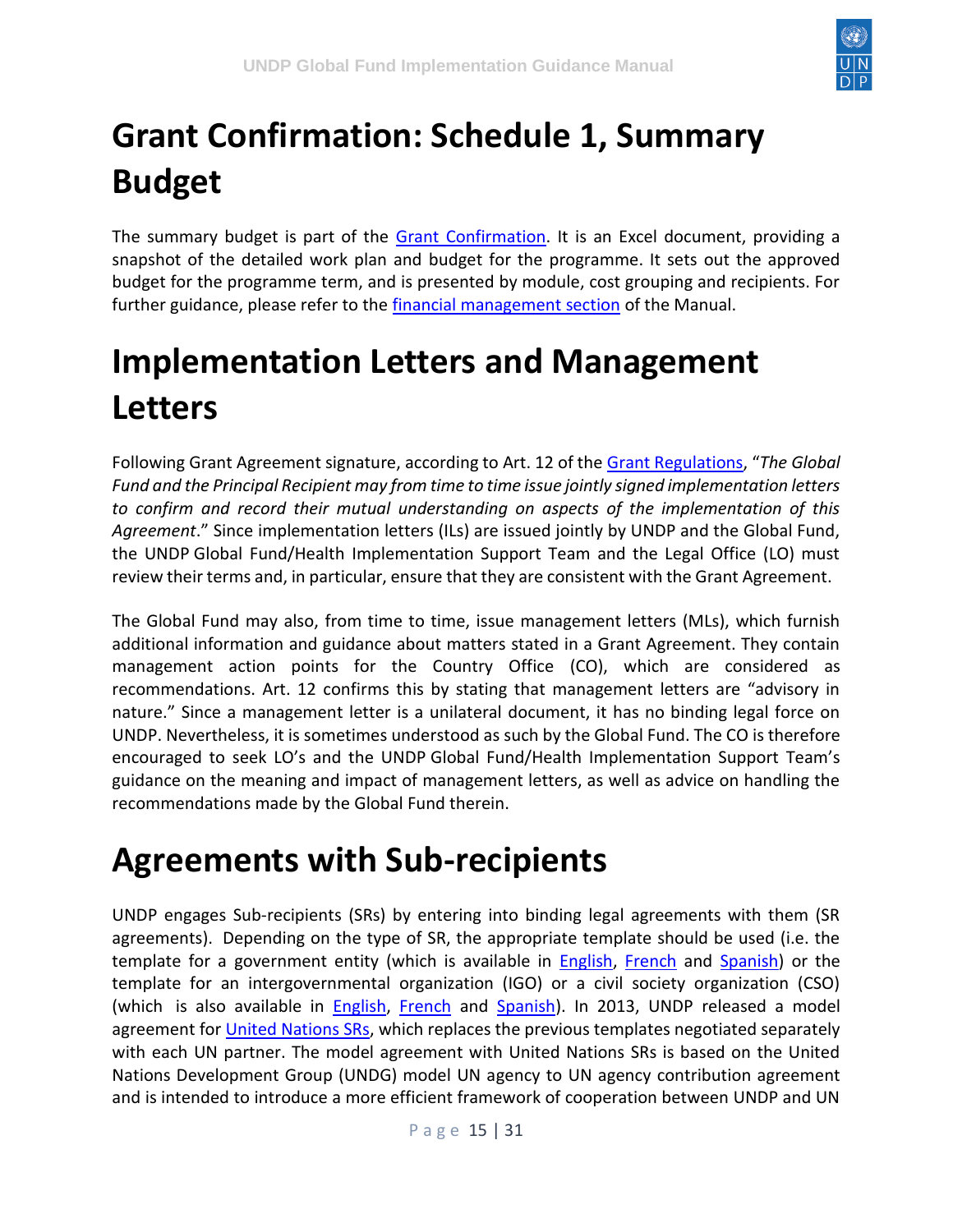

partners serving as SRs, while meeting the Global Fund requirements. Please contact the UNDP Global Fund/Health Implementation Support Team before signing an agreement with a UN agency.

A SR agreement is structured similarly to the [Grant Agreement.](https://undphealthimplementation.org/functional-areas/legal-framework/the-grant-agreement/) It is composed of a face sheet, standard terms and conditions, and several annexes.

A **face sheet** is similar to that of the Grant Agreement. The Country Office (CO) should carefully review it and make sure to complete all the blocks with correct information.

The **standard terms and conditions** (Grant Regulations) are non-negotiable and must be accepted by a SR without changes.

The Grant Regulations for IGOs, CSOs and government entities include the following key provisions:

- As a rule, UNDP undertakes procurement on behalf of SRs. (See Grant Regulations, Art. VII).
- SRs may be authorized to do procurement in exceptional cases, which must be set forth in the work plan (Id. Art. VII).
- There are several financing modalities available for funding SR activities: advance payment, cost reimbursement and direct payment. Direct payment can also be used in combination with advance payment and cost reimbursement (Id. Art. VIII).
- SR funds *and* income must be spent only on SR activities (Id. Art. VIII(6)).
- SRs must report other donor funds targeting similar activities or objectives (Id. Art. XXIX(7)).
- SRs have comprehensive programmatic and financial reporting obligations, which they must fulfill according to a specific schedule (Id. Art. XI).
- SRs must report any refund received from suppliers (Id. Art. XI).
- SRs' activities are audited and investigated by UNDP (Id. Art. XIII).

As noted above, Art. VIII of the Grant Regulations for IGOs, CSOs and government entities sets forth **three modalities for financing SR activities**: advanced disbursement (used when an SR has sufficient capacity to manage funds); cost reimbursement (used when an SR has sufficient resources to pre-finance activities), and direct payment (used when an SR has little capacity to manage funds or country-specific banking regulations prevent or complicate any other modality—in which case, UNDP pays directly to vendors and SR personnel). In addition to being a standalone financing modality, direct payment is also built into the advance disbursements and cost reimbursement modalities. This gives the CO the flexibility to decide whether a portion of funding should be advanced and a portion directly paid to vendors and SR personnel. Such flexibility allows UNDP to manage the risk accompanying advance disbursements while building SR capacity to manage funds. Further guidance on the modalities for financing SR activities is available in the [financial management section](https://undphealthimplementation.org/functional-areas/financial-management/sub-recipient-management/) of the Manual.

The SR agreement must be accompanied by a number of **annexes**, including a project document, a Grant Agreement and a work plan. These documents must be annexed to every SR agreement.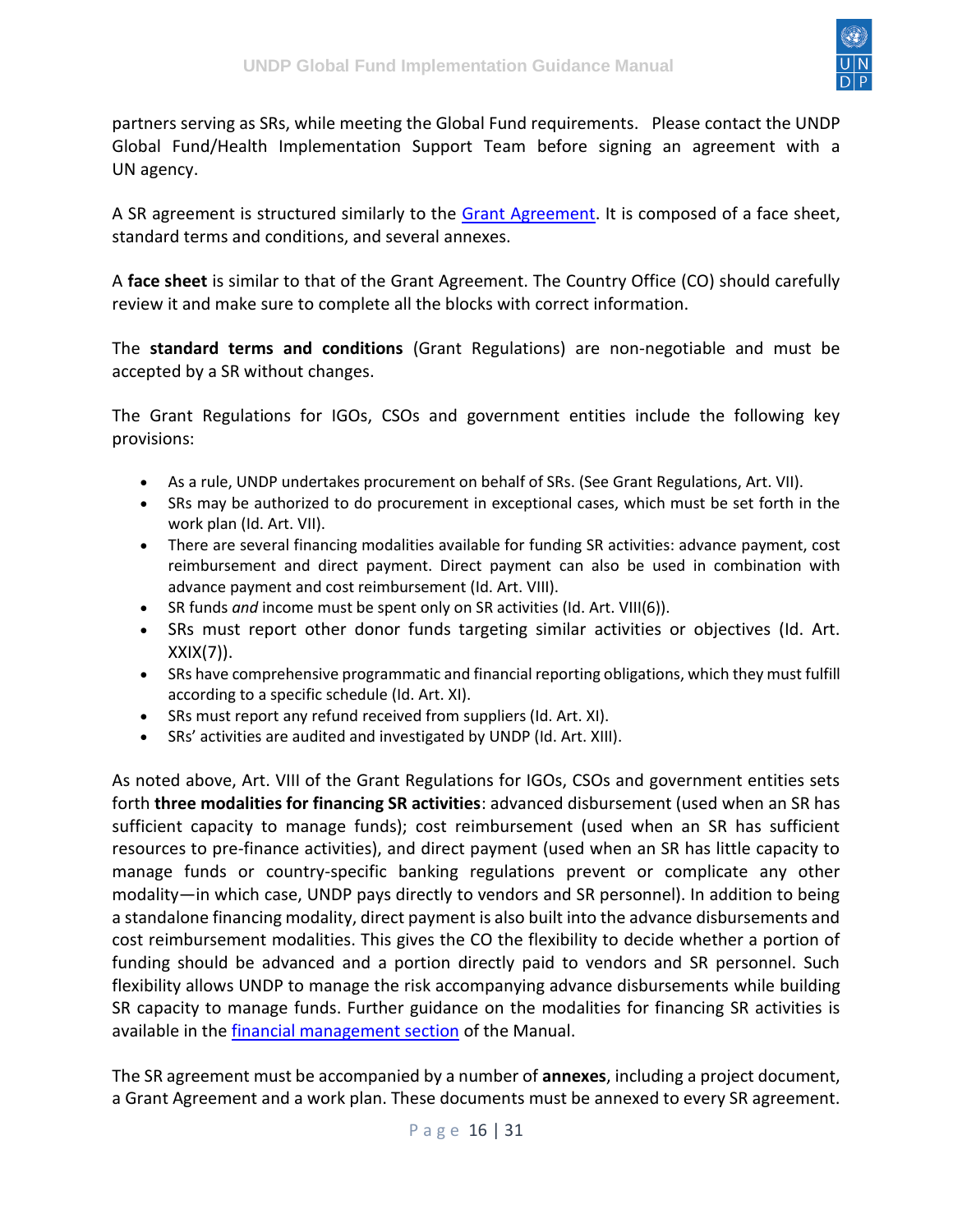

The most important operational annex is a work plan, which is developed by the CO in consultation with the SR being engaged. The work plan should be consistent with the Grant Agreement and include (i) detailed activities and related costs/budget; (ii) outputs/deliverables; (iii) required supporting documentation showing delivery; (iv) indicators of performance; and (v) time frames for achievement of targets and deliverables.

The work plan must detail the **financing modality** that will be used to fund the SR activities. It should clearly outline which activities will be funded through [advanced disbursement,](https://undphealthimplementation.org/functional-areas/financial-management/sub-recipient-management/direct-cash-transfers/) direct [payment](https://undphealthimplementation.org/functional-areas/financial-management/sub-recipient-management/direct-payments/) and/or [cost reimbursement.](https://undphealthimplementation.org/functional-areas/financial-management/sub-recipient-management/reimbursements/)

Art. XVI of the Grant Regulations for IGOs, CSOs and government entities outlines detailed steps to be followed when circumstances warrant **early suspension and termination** of the SR agreement. Consultation with the SR in question, exchange of information, close collaboration on remedying the circumstances that interfere with continuation of activities, and gradual escalation are key to the process. Formal steps such as deadlines for notices and written notifications must be carefully observed. Since termination of SR relationships bears programmatic, legal and reputational risks, the UNDP Global Fund/Health Implementation Support Team and LO should be consulted on the process and approach.

When the SR agreement is coming to an end, because of either completion of SR activities or termination, the CO should prepare **a closure plan** and advise the SR of the following requirements in the Grant Regulations for IGOs/CSOs and government entities:

- Within one month of the end or termination of the SR agreement, the SR must return all assets funded by UNDP under the SR agreement. See Art. VII(6). Please note that it is very rare for the physical return of assets to occur. As a rule, the Global Fund authorizes the SR, such as the ministry of health, to retain the assets or instructs UNDP to arrange for the assets to be transferred to an incoming PR or another SR. Please see the section on [property issues](https://undphealthimplementation.org/functional-areas/legal-framework/other-legal-and-implementation-considerations/property-issues/) for further guidance on asset management.
- Within one month of the end or termination of the SR agreement, the SR must also return to UNDP all SR funds (where applicable) and income generated under the SR agreement. See Art.  $VII(6)$ .
- Within two months of the end or termination of the SR agreement, the SR must provide a final report on SR activities and include a final financial report on the use of SR funds, as well as an inventory of assets funded by UNDP. See Art. XI (7).

If any deviations or additional terms (such as different reporting deadlines) are authorized, exceptionally, by the UNDP Legal Office (LO), they should be reflected in the Grant Regulations, which should be annexed separately to the SR agreement.

SR agreements can only be signed after a Grant Agreement is concluded. Before that, UNDP does not have a legal basis to enter into binding commitments with third parties. To avoid delays with implementation, SR agreements should be negotiated and made ready for signature before the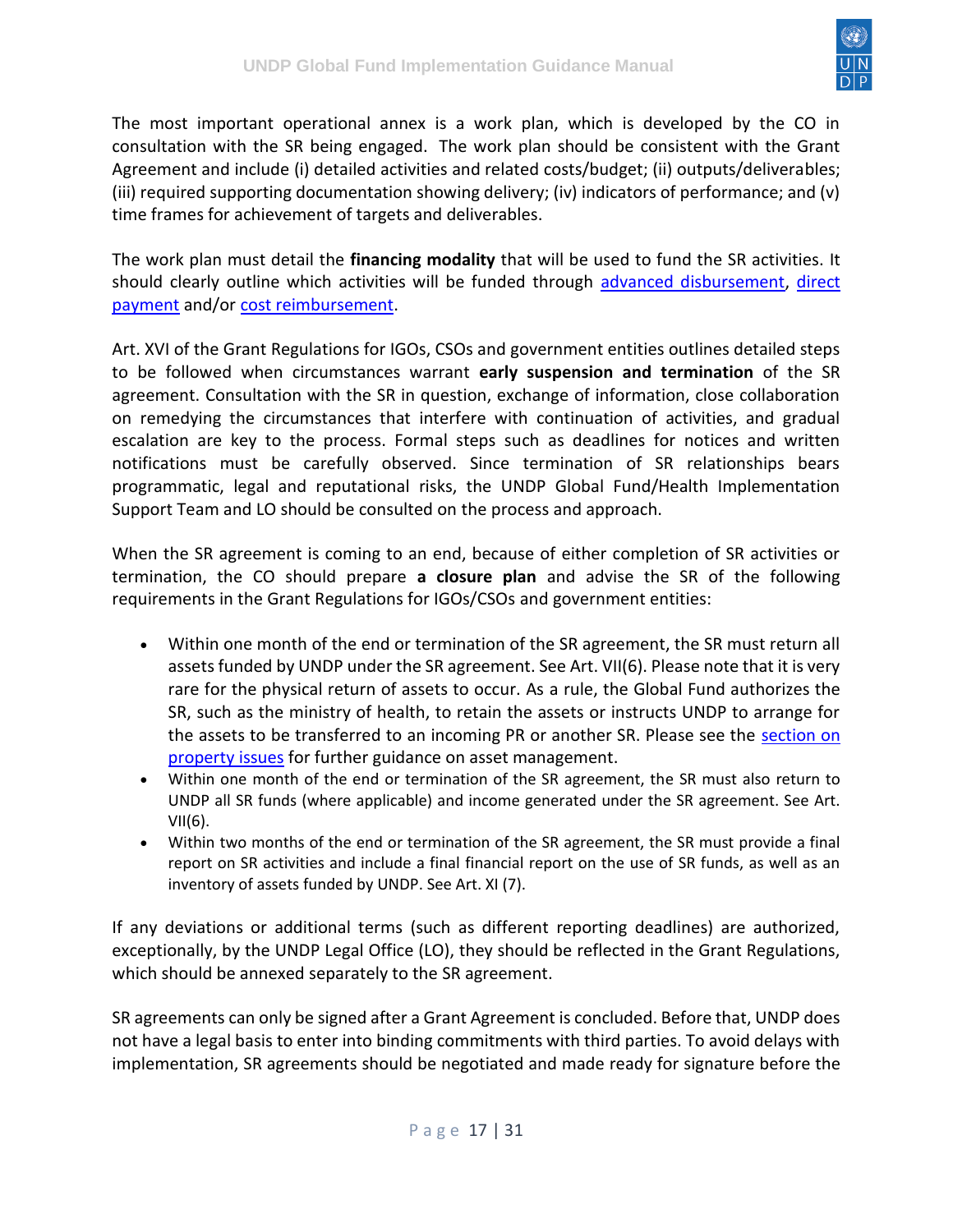

Grant Agreement is concluded. As soon as that happens, signature of SR agreements should be immediate and automatic.

Two originals of SR agreements should be signed. After signature, UNDP keeps one original and provides the SR with the other original.

> Any substantive changes to the provisions in the corporate templates must be cleared by the UNDP Global Fund/Health Implementation Support Team for operational issues and by the LO for legal issues. Any approved deviations should be reflected in the Grant Regulations annexed to the SR agreement.

If the CO contemplates suspension or termination of the SR agreement, LO and the UNDP Global Fund/Health Implementation Support Team should be consulted on the process and approach.

### <span id="page-17-0"></span>**Agreements with Sub-sub-recipients**

Practice Pointer

Sub-sub-recipients (SSRs) are Sub-recipients (SRs) of SRs. Engagement of SSRs carries high risks for UNDP, primarily because UNDP remains as fully accountable to the Global Fund for SSR activities as it is for SR activities, while having less control and oversight of them. Recent Office of Audit and Investigations (OAI) reports confirm that engagement and monitoring of SSRs remain a significant source of potential liability for UNDP. To minimize these risks, as well as to promote best practices, it is recommended that SSRs be engaged only in exceptional circumstances and that grant implementation activities be carried out by SRs or UNDP directly.

Where SSRs ought to be engaged, the SR in question must undertake a capacity assessment and select an SSR (or SSRs), based on the results of the assessment, in a transparent and documented manner. It must then obtain UNDP's written approval and clearance of each selected SSR. Each SSR agreement must be consistent with the terms of the SR agreement. This is the SR's responsibility and, while the CO may offer or agree to review the terms of the SSR agreement, such review should not rise to the level of approval of the SSR agreement, as this might create the impression that UNDP is a party to the SSR agreement, thereby increasing the risk for the organization.

Once the SSRs are engaged, UNDP must, at a minimum, make sure that the SR sets up adequate monitoring plans to oversee the activities of the SSRs.

Provision must be made to ensure that SSRs are audited at least once during the grant lifecycle. In the case of countries falling under the Global Fund's Additional Safeguard Policy, SSRs must be audited annually.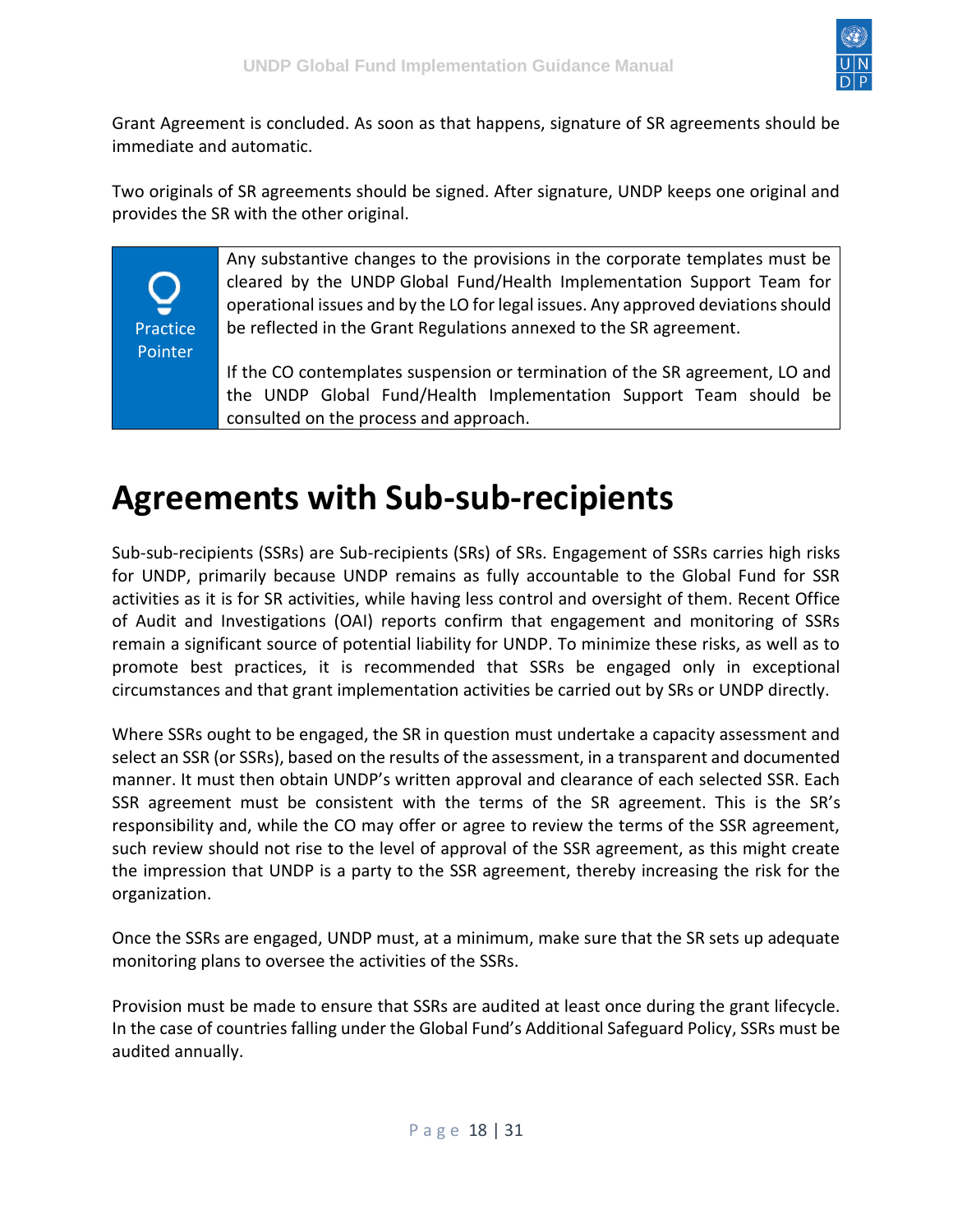

For specific legal requirements that must be met prior to the engagement of an SSR, please see Art. XXV of the Grant Regulations to [SR agreements](https://undphealthimplementation.org/functional-areas/legal-framework/agreements-with-sub-recipients/) with [civil society organizations \(CSOs\)](https://intranet.undp.org/unit/bpps/hhd/GFpartnership/UNDPasPR/Legal%20Framework%20for%20Global%20Fund%20Grant%20Implementati/Model%20UNDP%20SR%20Agreement%20with%20CSO,%20September%202012%20-%20English.docx) and [government entities.](https://intranet.undp.org/unit/bpps/hhd/GFpartnership/UNDPasPR/Legal%20Framework%20for%20Global%20Fund%20Grant%20Implementati/Model%20UNDP%20SR%20Agreement%20with%20Government%20Entity,%20September%202012%20-%20ENGLISH.doc)

## <span id="page-18-0"></span>**Signing Legal Agreements and Requests for Disbursement**

In accordance with th[e UNDP Internal Control Framework,](https://popp.undp.org/SitePages/POPPSubject.aspx?SBJID=7) Grant Agreements, as well as all other legal instruments such as Sub-recipient (SR) agreements, contracts and related documents (e.g. amendments to the above), should be signed by a UNDP Resident Representative (RR). However, the latter may delegate his or her signature authority to other senior UNDP officials in the country, such as a Deputy Resident Representative (DRR) and/or a Country Director (CD). This ensures that, when a RR is away, decisions can be made without delay and UNDP operations can run uninterrupted.

The authorities delegated should be identified formally and in writing, and accepted both by the delegator and delegatee. The delegation should include the relevant sources of authority (e.g. the [Financial Regulations and Rules](https://intranet.undp.org/unit/ofrm/sitepages/Financial%20Regulations%20and%20Rules%20-%20POPP.aspx) and UNDP Programme and Operations Policies and Procedures (POPP)), the description of authorities being delegated, the effective date of delegation, and any specific limitations, such as restrictions on further delegation.

The Global Fund must be notified about the officials authorized to act on behalf of UNDP. This is done by listing UNDP authorized representatives in the face sheet to the Grant Agreement. In addition, the Country Office (CO) must submit to the Global Fund a standard notification for signing legally binding agreements and/or requests for disbursements (templates available for [Principal Recipient confirmation letter](https://intranet.undp.org/unit/bpps/hhd/GFpartnership/UNDPasPR/Legal%20Framework%20for%20Global%20Fund%20Grant%20Implementati/UNDP%20Confirmation%20Letter%20for%20Signatory%20Authority%20-%20Principal%20Recipient.docx) and [CCM Funding Recipient confirmation letter\)](https://intranet.undp.org/unit/bpps/hhd/GFpartnership/UNDPasPR/Legal%20Framework%20for%20Global%20Fund%20Grant%20Implementati/UNDP%20Confirmation%20for%20Signatory%20Authority%20-%20CCM%20Funding%20Recipient.docx). Finally, the CO must fill out a contact information form, required by the Global Fund and available through the Global Fund's online SalesForce system.

UNDP and the Global Fund each keep a copy of the original signed Grant Agreement. However, since the delivery of original grant documents often takes time, an exchange of signed electronic copies usually takes place to effect conclusion of the Grant Agreement. As a rule, UNDP signs first and obtains in-country written acknowledgements from the Country Coordinating Mechanism (CCM) Chair and a civil society representative on the CCM. It then sends a signed copy to the Global Fund, along with a notification that the original grant documents are being sent.

Practice Pointer All legal instruments must be signed by an authorized representative of UNDP. The Global Fund must be notified in writing about the officials at the CO authorized to sign on behalf of UNDP. Standard templates for confirmation of signatory authority (as [Principal Recipient](https://intranet.undp.org/unit/bpps/hhd/GFpartnership/UNDPasPR/Legal%20Framework%20for%20Global%20Fund%20Grant%20Implementati/UNDP%20Confirmation%20Letter%20for%20Signatory%20Authority%20-%20Principal%20Recipient.docx) or [CCM Funding Recipient\)](https://intranet.undp.org/unit/bpps/hhd/GFpartnership/UNDPasPR/Legal%20Framework%20for%20Global%20Fund%20Grant%20Implementati/UNDP%20Confirmation%20for%20Signatory%20Authority%20-%20CCM%20Funding%20Recipient.docx) should be used for this purpose.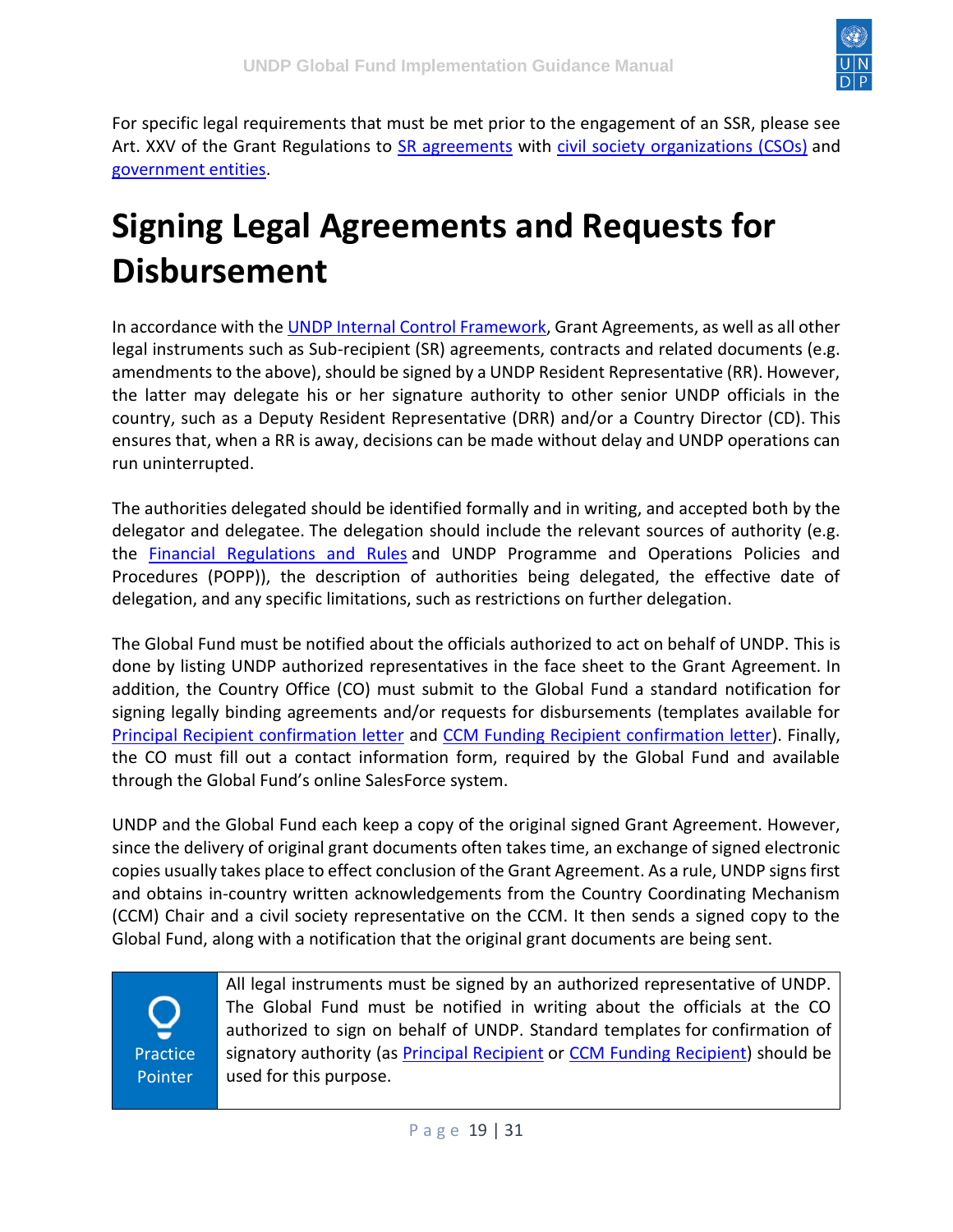

Once the Grant Agreement is signed, the CO should send a copy of it and the related project document to the Comptroller's Division, Bureau for Management Services (BMS), with a copy to the UNDP Global Fund/Health Implementation Support Team.

## <span id="page-19-0"></span>**Language of the Grant Agreement and other Legal Instruments**

Grant Agreements and subsequent legal instruments concluded between UNDP and the Global Fund are always signed in English.

All other legal instruments should be signed in one of the three working languages—English, French or Spanish. A courtesy translation into another language can be enclosed but not signed. Where the local context and requirements are such that an agreement must be signed in some other language, this can be done only by way of exception. In such cases, the following final clause should be added to both the working and other language versions of the instrument in question:

"*IN WITNESS WHEREOF, the Parties, through their duly authorized representatives, signed this [insert designation of the instrument, e.g. Agreement, Contract, MoU, or Amendment] in English and [insert language] in two (2) originals in each language at the place and on the date set forth below. In the event of any ambiguity or conflict between the English and [insert language] language versions, the English version shall prevail*."

Such a provision can be added to the face sheet of the Sub-recipient agreement, before the signature block.

#### <span id="page-19-1"></span>**Amending Legal Agreements**

Amendments to legal agreements may become necessary in situations where such agreements must be changed at any point during grant implementation or extended to complete activities.

Amendments to the Grant Agreement are issued in the form of implementation letters. They must be cleared by the UNDP Legal Office (LO) for legal issues and by the UNDP Global Fund/Health Implementation Support Team for operational issues.

With regard to other legal instruments, such as Sub-recipient (SR) agreements or procurement contracts, clearance by LO and the UNDP Global Fund/Health Implementation Support Team is required only when substantive changes are introduced. Non-substantive changes, such as changes to the bank details or duration of activities, do not require clearance.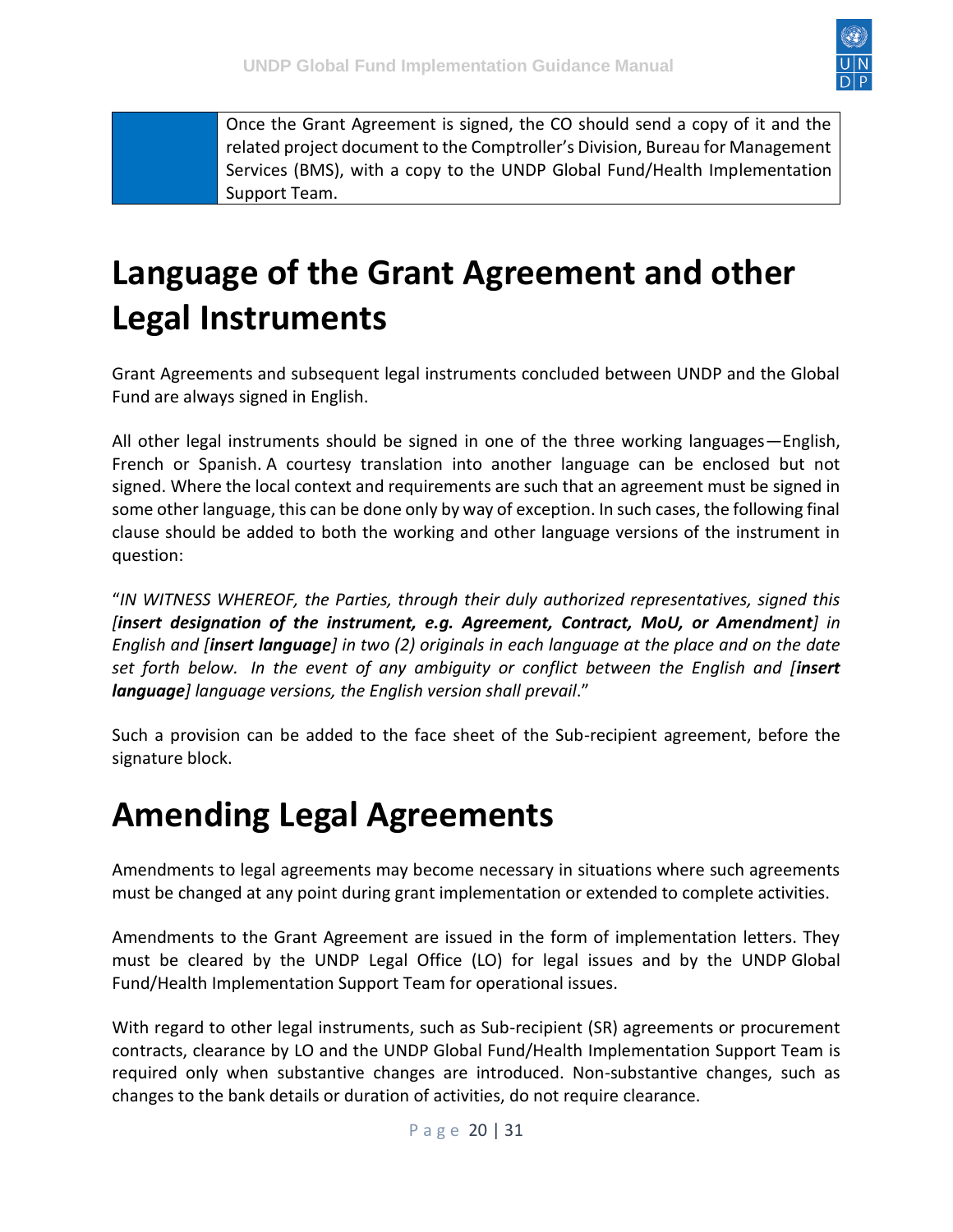

SR agreements may need to be amended by using a standard [template,](https://intranet.undp.org/unit/bpps/hhd/GFpartnership/UNDPasPR/Legal%20Framework%20for%20Global%20Fund%20Grant%20Implementati/Model%20AMENDMENT%20to%20UNDP%20SR%20Agreement%20(2012).doc) in the following cases:

- SR activities are extended;
- SR agreement is renewed for another term under same Grant Agreement;
- work plan and budget are changed;
- any information on the face sheet is changed (e.g. bank details); or
- any standard terms are changed (e.g. financing modality changed from direct payment to advance disbursement).

Before introducing any amendments, the Country Office (CO) must ensure that the changes are consistent with the Grant Agreement.

Each amendment should be accompanied by the relevant revised document (e.g. an updated face sheet or a revised work plan and budget) and clearly state that the latter replaces the existing annexes.

#### <span id="page-20-0"></span>**Property Issues**

In accordance with the [Grant Regulations,](https://undphealthimplementation.org/functional-areas/legal-framework/the-grant-agreement/undp-global-fund-grant-regulations/) UNDP retains ultimate responsibility for all assets acquired with grant funds, regardless of the actual entity undertaking the procurement (i.e. UNDP or, in exceptional cases, a Sub-recipient (SR)) and managing the assets. Hence, although SRs are accountable to UNDP for their own conduct, as well as for all acts and omissions of Subsub-recipients (SSRs), UNDP must proactively monitor SRs' processes, including their management of SSRs and asset management practices.

Asset procurement, management and handover are guided by the UNDP Programme and [Operations Policies and Procedures \(POPP\)](https://popp.undp.org/SitePages/POPPSubject.aspx?SBJID=258) as agreed with the Global Fund. Further information can be found in the [financial management section](https://undphealthimplementation.org/functional-areas/financial-management/grant-implementation/expenses-management/asset-management/) of the Manual.

#### <span id="page-20-1"></span>**a. Transfer of assets from an outgoing Principal Recipient**

Where UNDP is taking over the Principal Recipient (PR) function from another entity, the outgoing PR should prepare a transition plan covering aspects such as asset transfer. Ideally, UNDP should be consulted to ensure all assets to be transferred are correctly identified in the plan. However, there may be circumstances whereby the outgoing PR is unable or unwilling to consult with UNDP. In either case, UNDP should be proactive in planning the handover of PR responsibilities, including asset transfer, and engage with the Global Fund. Prior to UNDP accepting the transfer of assets from the out-going PR the Country Office (CO) should first consult with the UNDP Global Fund/Health Implementation Support Team.

It is important to ensure that the ultimate transfer is effected by the Global Fund, not by the outgoing PR, as UNDP should only be entering into agreements with the donor and the party to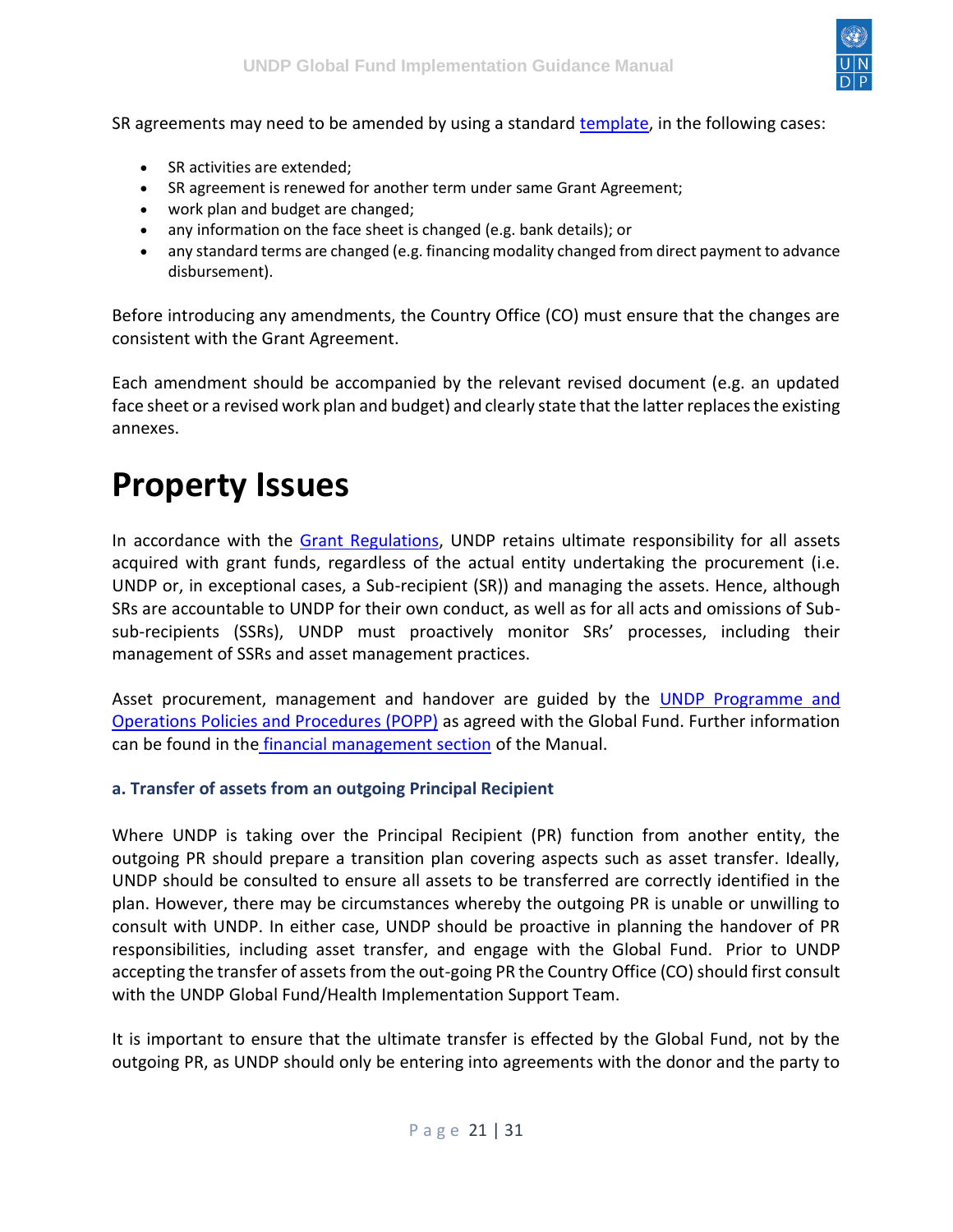

which it will be responsible. A standard [Transfer of Title from the Global Fund form](https://intranet.undp.org/unit/bpps/hhd/GFpartnership/UNDPasPR/Legal%20Framework%20for%20Global%20Fund%20Grant%20Implementati/Transfer%20of%20Title%20from%20GF%20to%20UNDP%20(When%20UNDP%20Takes%20Over%20as%20PR)%20(2012).doc) should be used to record the transfer from the Global Fund to UNDP.

Further information can be found in Section V of the [Guidance Note on Asset Management in the](https://intranet.undp.org/unit/bpps/hhd/GFpartnership/UNDPasPR/Legal%20Framework%20for%20Global%20Fund%20Grant%20Implementati/Asset%20Management%20in%20the%20Context%20of%20Global%20Fund%20Grants_Guidance%20(UNDP,%202013).pdf)  [context of the Global Fund Grants](https://intranet.undp.org/unit/bpps/hhd/GFpartnership/UNDPasPR/Legal%20Framework%20for%20Global%20Fund%20Grant%20Implementati/Asset%20Management%20in%20the%20Context%20of%20Global%20Fund%20Grants_Guidance%20(UNDP,%202013).pdf)**.**

#### <span id="page-21-0"></span>**b. Procurement of assets for Sub-recipients**

Where assets are procured by UNDP for use by an SR, the latter, in consultation with UNDP, must develop the specifications and/or terms of reference for those assets. Once these specifications and/or terms of reference are approved by UNDP, UNDP procures the assets in accordance with the [POPP,](https://popp.undp.org/SitePages/POPPBSUnit.aspx?BSUID=7) and makes all payments for them directly with grant funds to the selected contractor or contractors.

Once the assets are procured, UNDP as a PR retains responsibility for them. This means, for example, that where UNDP procures assets on behalf of a government SR and conditionally transfers title to those assets to that SR, UNDP must comply with Art. 19 of the Grant Regulations, which requires it to ensure that all assets are used for programme activities, unless specifically agreed otherwise with the Global Fund. If Art. 19 is violated, the Global Fund may request a refund from UNDP, in accordance with Art. 8 of the Grant Regulations.

Sections I–III of the [Guidance Note on Asset Management in the context of the Global Fund](https://intranet.undp.org/unit/bpps/hhd/GFpartnership/UNDPasPR/Legal%20Framework%20for%20Global%20Fund%20Grant%20Implementati/Asset%20Management%20in%20the%20Context%20of%20Global%20Fund%20Grants_Guidance%20(UNDP,%202013).pdf)  [Grants](https://intranet.undp.org/unit/bpps/hhd/GFpartnership/UNDPasPR/Legal%20Framework%20for%20Global%20Fund%20Grant%20Implementati/Asset%20Management%20in%20the%20Context%20of%20Global%20Fund%20Grants_Guidance%20(UNDP,%202013).pdf) contain further information on the matter.

#### <span id="page-21-1"></span>**c. Transfer of assets during grant implementation**

Since UNDP is fully accountable for the assets produced with grant funds, during the project UNDP should retain ultimate ownership to all goods and other property financed by the Global Fund. During project implementation, all equipment and materials must be devoted to the programme. Assets may be handed over to the SRs by using one of the following modalities:

- 1. **Transfer of custody to government SRs**. Where an asset is procured by UNDP, and remains legally owned by UNDP, but is in use by the government SR, UNDP has established formal procedures to record the responsibilities of the custodian of the asset. A standar[d Memorandum of Acceptance](https://intranet.undp.org/unit/bpps/hhd/GFpartnership/UNDPasPR/Legal%20Framework%20for%20Global%20Fund%20Grant%20Implementati/Memorandum%20of%20Acceptance%20of%20Custody%20from%20UNDP%20to%20Govt%20SR.docx)  [of Custody](https://intranet.undp.org/unit/bpps/hhd/GFpartnership/UNDPasPR/Legal%20Framework%20for%20Global%20Fund%20Grant%20Implementati/Memorandum%20of%20Acceptance%20of%20Custody%20from%20UNDP%20to%20Govt%20SR.docx) should be signed prior to the handover of the asset to the government SR.
- 2. **Conditional transfer of title to government SRs**. In addition to the above, UNDP has established formal procedures for conditional transfer of title to assets to government SRs. A standard [Agreement of Conditional Transfer of Title](https://intranet.undp.org/unit/bpps/hhd/GFpartnership/UNDPasPR/Legal%20Framework%20for%20Global%20Fund%20Grant%20Implementati/Transfer%20of%20Title%20from%20UNDP%20to%20Government%20SR.docx) should be signed prior to the handover of the assets in question to the government SR.

As a general rule, neither custody of, nor title to, the assets should be transferred to civil society organizations serving as SRs. Where such transfer is necessary or desirable, the Legal Office (LO) and the UNDP Global Fund/Health Implementation Support Team should be consulted. Likewise, where further transfer of assets to SSRs appears necessary, advice of the LO and the UNDP Global Fund/Health Implementation Support Team should be sought.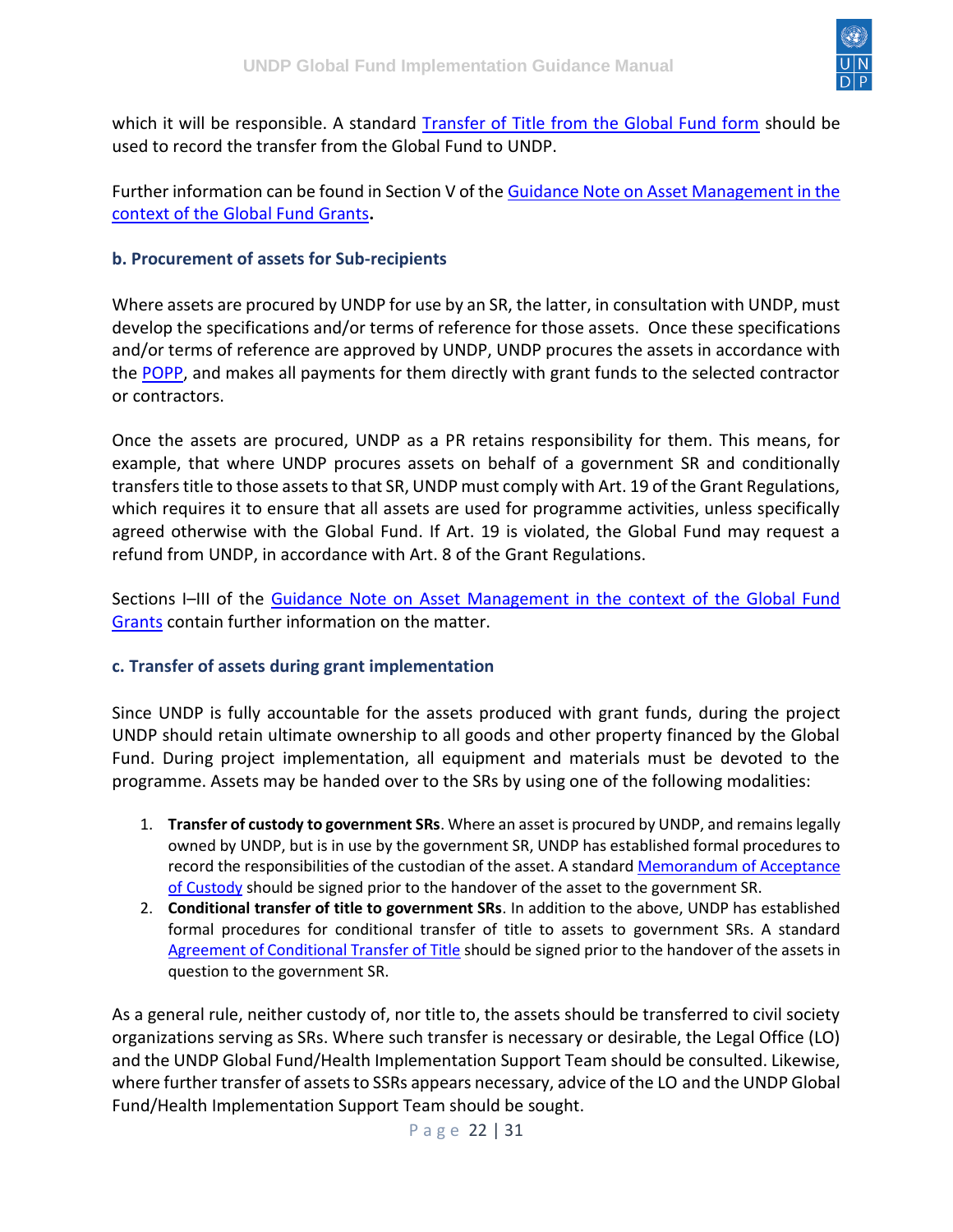

The SR is responsible for the proper custody, maintenance and care of the assets transferred to them. UNDP policies require that SRs obtain appropriate insurance in amounts agreed upon with UNDP for the protection of such equipment and materials during implementation of the project. The cost of the insurance should be incorporated into the project budget.

The overall responsibility for use of the asset and reporting to the Global Fund, however, remains with UNDP.

Particular attention needs to be paid to the transfer of the custodianship of vehicles. For example, a vehicle that it not primarily in use by UNDP, should not use UNDP number plates or UNDP logo. In some countries, lack of availability of number plates has delayed asset transfer. In addition, in some countries there may be tax (including VAT) issues that are triggered by the transfer of custodianship. Thorough planning at the outset of the procurement, registration and custodianship should reveal the relative merits of the transfer and determine the best course of action. Asset management practices should follow guidance from [UNDP POPP.](https://popp.undp.org/SitePages/POPPSubject.aspx?SBJID=258)

#### <span id="page-22-0"></span>**d. Asset handover at grant closure**

At the end of the programme, UNDP transfers and/or disposes of the remaining property according to its rules and in consultation with the Global Fund (see Art. 19 of the [Grant](https://intranet.undp.org/unit/bpps/hhd/GFpartnership/UNDPasPR/Legal%20Framework%20for%20Global%20Fund%20Grant%20Implementati/UNDP%20Global%20Fund%20Framework%20Agreement%20(%20Searchable%20PDF).pdf)  [Regulations](https://intranet.undp.org/unit/bpps/hhd/GFpartnership/UNDPasPR/Legal%20Framework%20for%20Global%20Fund%20Grant%20Implementati/UNDP%20Global%20Fund%20Framework%20Agreement%20(%20Searchable%20PDF).pdf)). Although the Global Fund's approval is not required for such transfer and/or disposal, it is considered best practice to seek its agreement, as well as the endorsement of the Country Coordinating Mechanism (CCM), Regional Coordinating Mechanism (RCM) or Regional Oversight Mechanism (ROM) (as the case may be), on the transfer of assets to the national SRs at the end of the programme. Further guidance is available in the [financial management section](https://undphealthimplementation.org/functional-areas/financial-management/grant-implementation/expenses-management/asset-management/) of the Manual.

When a grant is approaching its end date, or the grant is transitioning to a different PR, UNDP must prepare a grant closure plan or transition plan (referred to here as "the plan"). The issues arising in either case (i.e. closure or transition) are very similar and the responsibilities of UNDP as PR are the same.

- 1. It is important for UNDP to proactively plan for the end of the grant. In this context, it is useful to engage with the relevant national programme even if a different entity will serve as PR under a new grant. The plan should include a comprehensive list of assets acquired under UNDP's Grant Agreement with the Global Fund, including their location, technical specifications, purchase value, actual conditions, and the guardian. Before submission to the Global Fund, the list of assets must be reconciled with the accounting records and a verification exercise completed.
- 2. The plan should also propose the steps for disposal of the assets. Particular consideration should be given to cases where local tax regulations impose a significant tax burden on a receiving entity to which assets are transferred. The plan should clearly outline the rationale for selecting the proposed recipients of the assets.
- 3. This plan will be reviewed by the Global Fund and must be approved by it **before** the assets can be transferred as described in the Plan.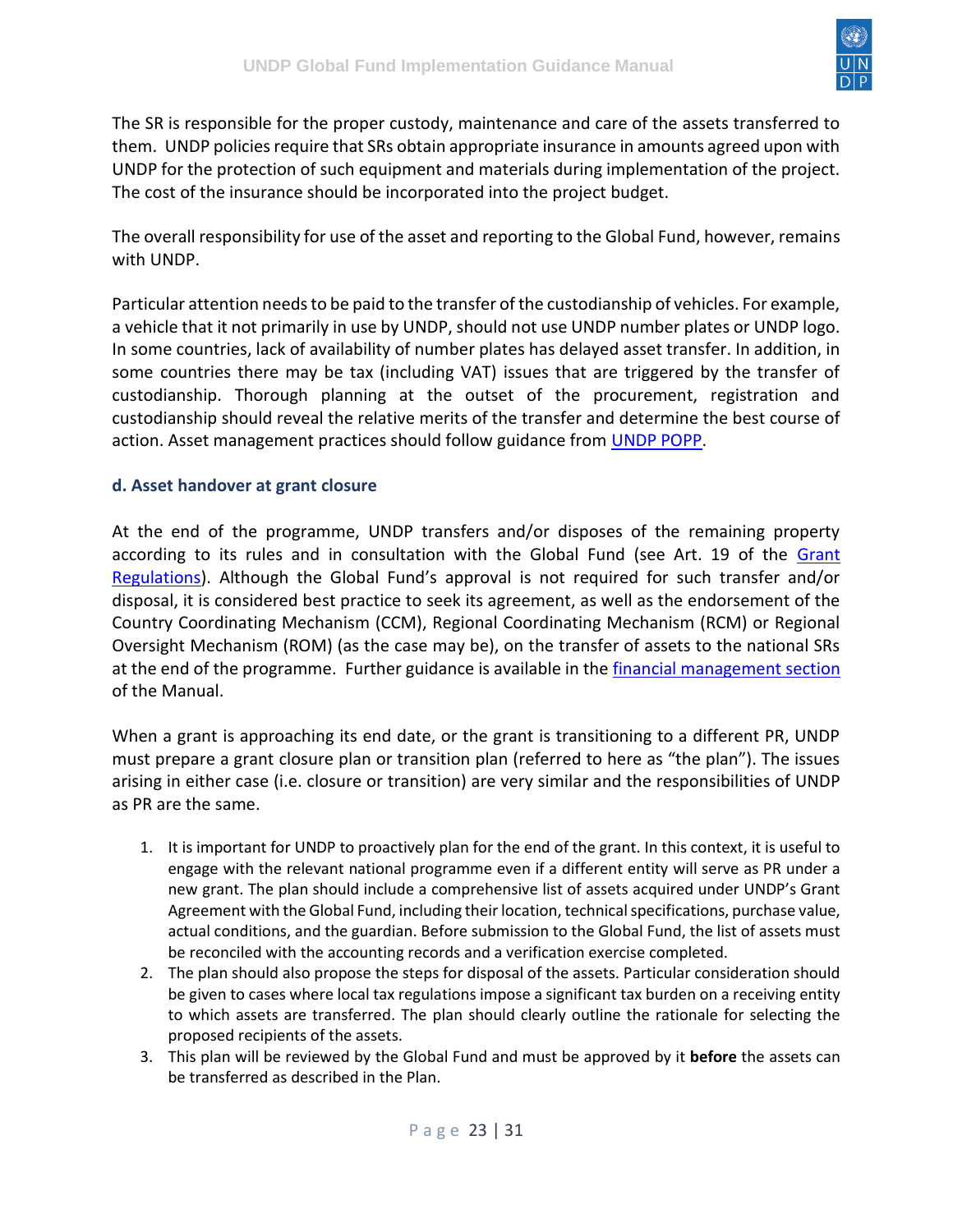

4. Once the plan has been approved, UNDP should begin the process of formally transferring the assets to a SR or an incoming PR, in line with the [POPP](https://popp.undp.org/SitePages/POPPSubject.aspx?SBJID=258) and in accordance with the standard [Agreement for Transfer of Title from UNDP.](https://intranet.undp.org/unit/bpps/hhd/GFpartnership/UNDPasPR/Legal%20Framework%20for%20Global%20Fund%20Grant%20Implementati/Transfer%20of%20Title%20from%20from%20UNDP%20to%20SR%20or%20PR%20(At%20Grant%20Closure)%20(2012).docx)

Please refer to sections I–III of the [Guidance Note on Asset Management in the context of the](https://intranet.undp.org/unit/bpps/hhd/GFpartnership/UNDPasPR/Legal%20Framework%20for%20Global%20Fund%20Grant%20Implementati/Asset%20Management%20in%20the%20Context%20of%20Global%20Fund%20Grants_Guidance%20(UNDP,%202013).pdf)  [Global Fund Grants](https://intranet.undp.org/unit/bpps/hhd/GFpartnership/UNDPasPR/Legal%20Framework%20for%20Global%20Fund%20Grant%20Implementati/Asset%20Management%20in%20the%20Context%20of%20Global%20Fund%20Grants_Guidance%20(UNDP,%202013).pdf) for further information on the matter.

## <span id="page-23-0"></span>**Logos and Other Markings**

The UNDP name and emblem are protected by a General Assembly Resolution and reserved for the official purposes of the organization. Under no circumstances can they be used for commercial purposes or goodwill. Any authorized use should be consistent with UNDP's policies, including the 2011 [Policy on the UNDP Logo and Tagline Use.](https://intranet.undp.org/unit/bpps/hhd/GFpartnership/UNDPasPR/Legal%20Framework%20for%20Global%20Fund%20Grant%20Implementati/UNDP%20Policy%20on%20logo%20and%20tagline%20use%202011.pdf)

Use of the Global Fund name and logo is subject to the terms set forth in the [Agreement to](https://intranet.undp.org/unit/bpps/hhd/GFpartnership/UNDPasPR/_layouts/15/WopiFrame.aspx?sourcedoc=/unit/bpps/hhd/GFpartnership/UNDPasPR/Legal%20Framework%20for%20Global%20Fund%20Grant%20Implementati/%E2%80%9CAgreement%20to%20License%20Trademarks%20between%20The%20Global%20Fund%20to%20Fight%20AIDS,%20Tuberculosis%20and%20Malaria%20and%20UNDP%E2%80%9Dwith%20changes.pdf)  [License Trademarks](https://intranet.undp.org/unit/bpps/hhd/GFpartnership/UNDPasPR/_layouts/15/WopiFrame.aspx?sourcedoc=/unit/bpps/hhd/GFpartnership/UNDPasPR/Legal%20Framework%20for%20Global%20Fund%20Grant%20Implementati/%E2%80%9CAgreement%20to%20License%20Trademarks%20between%20The%20Global%20Fund%20to%20Fight%20AIDS,%20Tuberculosis%20and%20Malaria%20and%20UNDP%E2%80%9Dwith%20changes.pdf) (amended in 2016, see [here\)](https://intranet.undp.org/unit/bpps/hhd/GFpartnership/UNDPasPR/Legal%20Framework%20for%20Global%20Fund%20Grant%20Implementati/Amendment%20Agreement%20Licence%20Trademarks%20GF%20%20UNDP.pdf) between the Global Fund and UNDP, which incorporate the [Global Fund Identity Guide for Partners](https://www.theglobalfund.org/media/6034/core_identityguideforpartners_guide_en.pdf) and must conform to certain specifications, explained below.

The following guidelines should be followed when using UNDP's and the Global Fund's name, emblem and other markings.

**Description of UNDP projects and programmes funded by the Global Fund**. All UNDP activities in the host country are carried out within the framework of projects of assistance to the government of that country. To reflect national ownership, the following description must therefore be used for all activities funded by the Global Fund: "UNDP project in support of the Government of [insert name], funded by The Global Fund to Fight AIDS, Tuberculosis and Malaria." UNDP users should avoid designations such as "UNDP/Global Fund project" or "UNDP/GF programme."

**Titles of UNDP staff members and project personnel**. UNDP staff members and project personnel are engaged by UNDP and not by the Global Fund. Hence, no reference to Global Fund should appear in their titles. For example, the correct title is Project Manager, United Nations Development Programme, as opposed to UNDP/Global Fund Project Manager.

**Designation of UNDP Country Offices and Project Management Units**. UNDP Country Offices (COs) and Project Management Units (PMUs) do not have any formal affiliation with the Global Fund. They are UNDP business units and their role is to implement UNDP projects funded by the Global Fund. Hence, the correct designation of a PMU is Project Management Unit, United Nations Development Programme, as opposed to Project Management Unit, UNDP/Global Fund.

#### **Communications materials**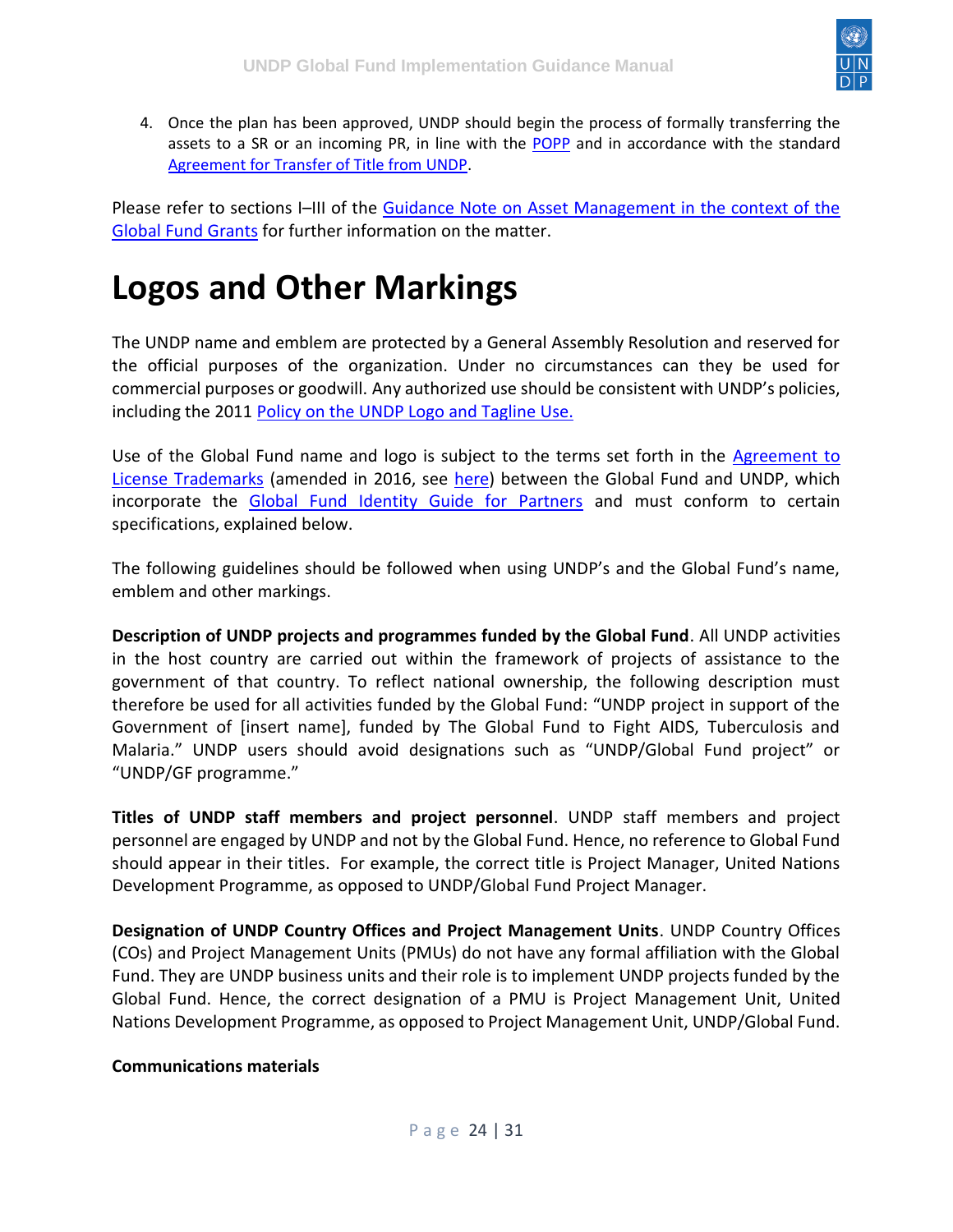

UNDP may use the Global Fund name or logo on general communications, marketing and eventrelated materials, such as on posters, signs, video/audio productions and at fundraising events in support of the Global Fund with the following guidance:

- It should be clear that the Global Fund did not directly produce the communications materials.
- UNDP's logo should be to the right the Global Fund's logo and should not be larger than the Global Fund's logo.
- The Global Fund's name may be spelled out in full The Global Fund to Fight AIDS, Tuberculosis and Malaria— or simply as "The Global Fund." It is important not to use the initials "GFATM". \*\*
- UNDP may use the Global Fund logo on the UNDP web site, however a link to the Global Fund's website should be included: [theglobalfund.org.](http://www.theglobalfund.org/)

Disclaimer in communication materials. Unless otherwise authorized by the Global Fund, with the exception of posters and signs, UNDP communication materials must contain the following disclaimer in a location reasonably positioned to give readers notice: "The views described herein are the views of this institution, and do not represent the views or opinions of The Global Fund to Fight AIDS, Tuberculosis and Malaria, nor is there any approval or authorization of this material, express or implied, by The Global Fund to Fight AIDS, Tuberculosis and Malaria."

#### **When NOT to use the Global Fund name/or logo**

- UNDP should not use the Global Fund name or logo on locations or assets, such as a hospitals, mobile clinics and vehicles unless permission is given in writing by the Global Fund following clearance by the Global Fund.
- **Pharmaceutical or health products.** UNDP's and the Global Fund's names and logos cannot be used on any pharmaceutical or health products. Nor should they appear in close proximity so as to indicate sponsorship or endorsement of such products.
- The Global Fund's name and logo cannot be used on UNDP's stationary or any other material, including business cards, letterheads, notepads, pens, pencils, binders and others.
- **Sales, marketing, promotion and fund-raising.** The Global Fund's name and logo cannot be used for any of these purposes (including on product packaging), unless written permission is obtained from the Global Fund.

**Use of the Global Fund's name and logo by Sub-recipients**. UNDP may grant Sub-recipients (SRs) permission to use the Global Fund's name and logo on the conditions set forth above, without the Global Fund's formal permission. Alongside the reference to the Global Fund, a reference to UNDP and the United Nations must be included in all disclaimers in communication materials published by Sub-recipients. The said permission must be formalized through a sub-licensing agreement.

**Identification of assets by Sub-recipients**. SRs should identify all assets furnished or financed by UNDP with grant funds as UNDP's property. For security reasons, UNDP may sometimes waive this requirement. More specifically, all vehicles procured for use by SRs should be subject to the same procedures as those developed for UNDP vehicles in consultation with the UNDP Security Team in the host country.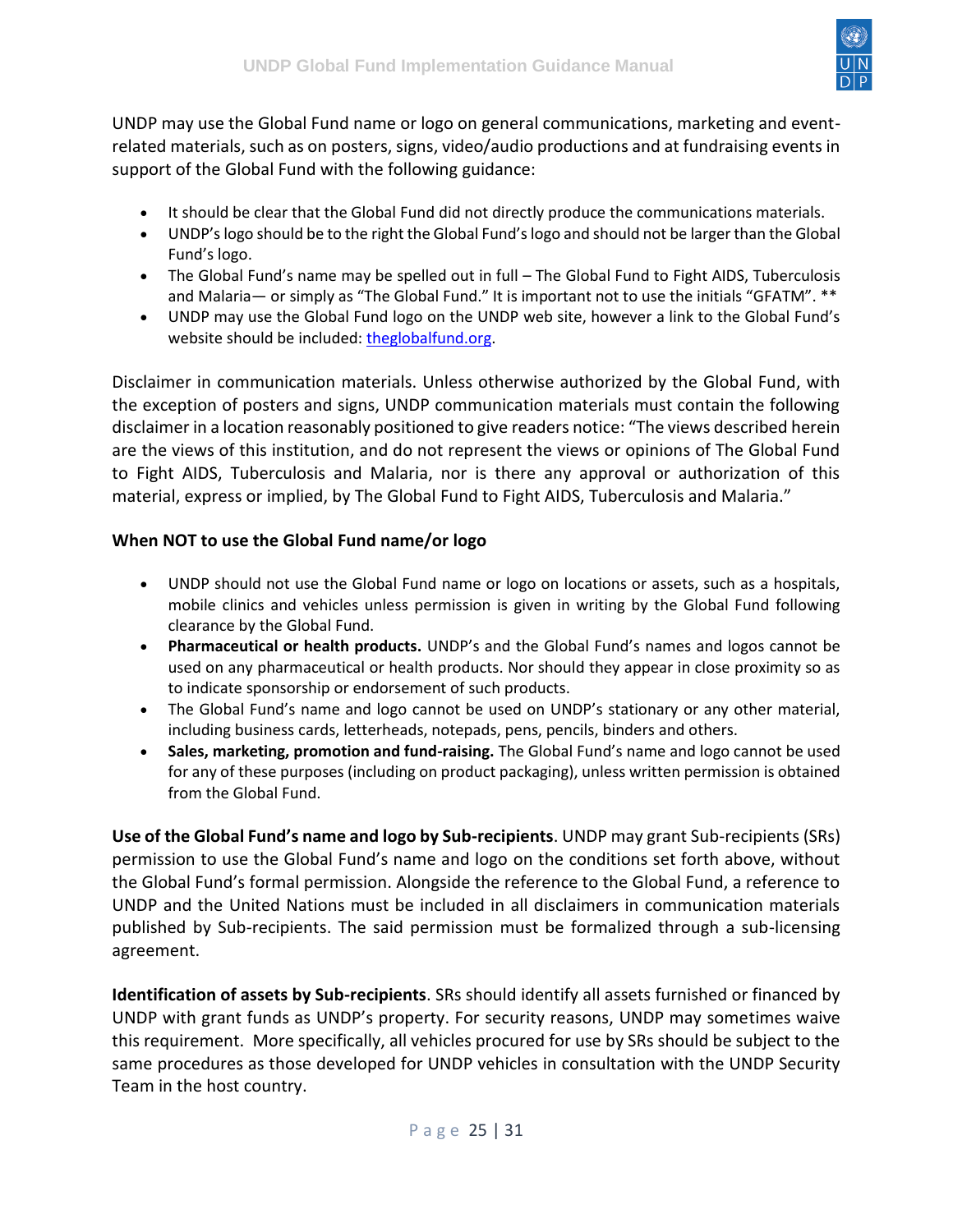

**For further guidance on the use of the Global Fund's name and logo, please consult** the [Global](https://www.theglobalfund.org/media/6034/core_identityguideforpartners_guide_en.pdf)  [Fund Identity Guide for Partners.](https://www.theglobalfund.org/media/6034/core_identityguideforpartners_guide_en.pdf)

## <span id="page-25-0"></span>**Intellectual Property Rights and Disclosure of Information**

Under UNDP's Standard Basic Assistance Agreements (SBAAs) with governments, as well as Special Fund Agreements and Technical Assistance Agreements, all intellectual property rights deriving from activities under UNDP's programmes vest in UNDP. Confidential information cannot be used without UNDP's consent, except as specified in the UNDP Information Disclosure [Policy.](http://www.undp.org/content/undp/en/home/operations/transparency/information_disclosurepolicy.html)

#### <span id="page-25-1"></span>**Access to records and record retention**

Pursuant to Art. 7(a) of the [Grant Regulations,](https://intranet.undp.org/unit/bpps/hhd/GFpartnership/UNDPasPR/Legal%20Framework%20for%20Global%20Fund%20Grant%20Implementati/UNDP%20Global%20Fund%20Framework%20Agreement%20(%20Signed).pdf) UNDP is required to maintain adequate programme accounts, books, records and other documents relating to the programme, to show without limitation all costs incurred under the Grant Agreement and the overall progress towards completion of the programme. UNDP must maintain the books and records in accordance with its regulations, rules, policies and procedures consistent with the International Public Accounting Standards.

The UNDP retention period for accounting records is at least seven years after the date of the transaction (payment, recording date etc.). Hence, accounting records related to the programme should be retained for at least seven years.

However, the Global Fund has a right to request in writing to the UNDP Headquarters that a document is retained for a longer period in order to resolve any claims. In such a case, the UNDP Global Fund/Health Implementation Support Team will provide guidance to the Country Office (CO) on record retention.

A similar obligation is conferred on Sub-recipients (SRs). Each SR must keep accurate and current books and records, in addition to other documents regarding all expenditures incurred with UNDP funds, reflecting that all such expenditures are in accordance with the agreed work plan. The SR must maintain supporting documentation for each disbursement, including original invoices, bills and receipts.

Like UNDP, the SR must maintain all records and supporting documents for a period of at least seven years from the document date.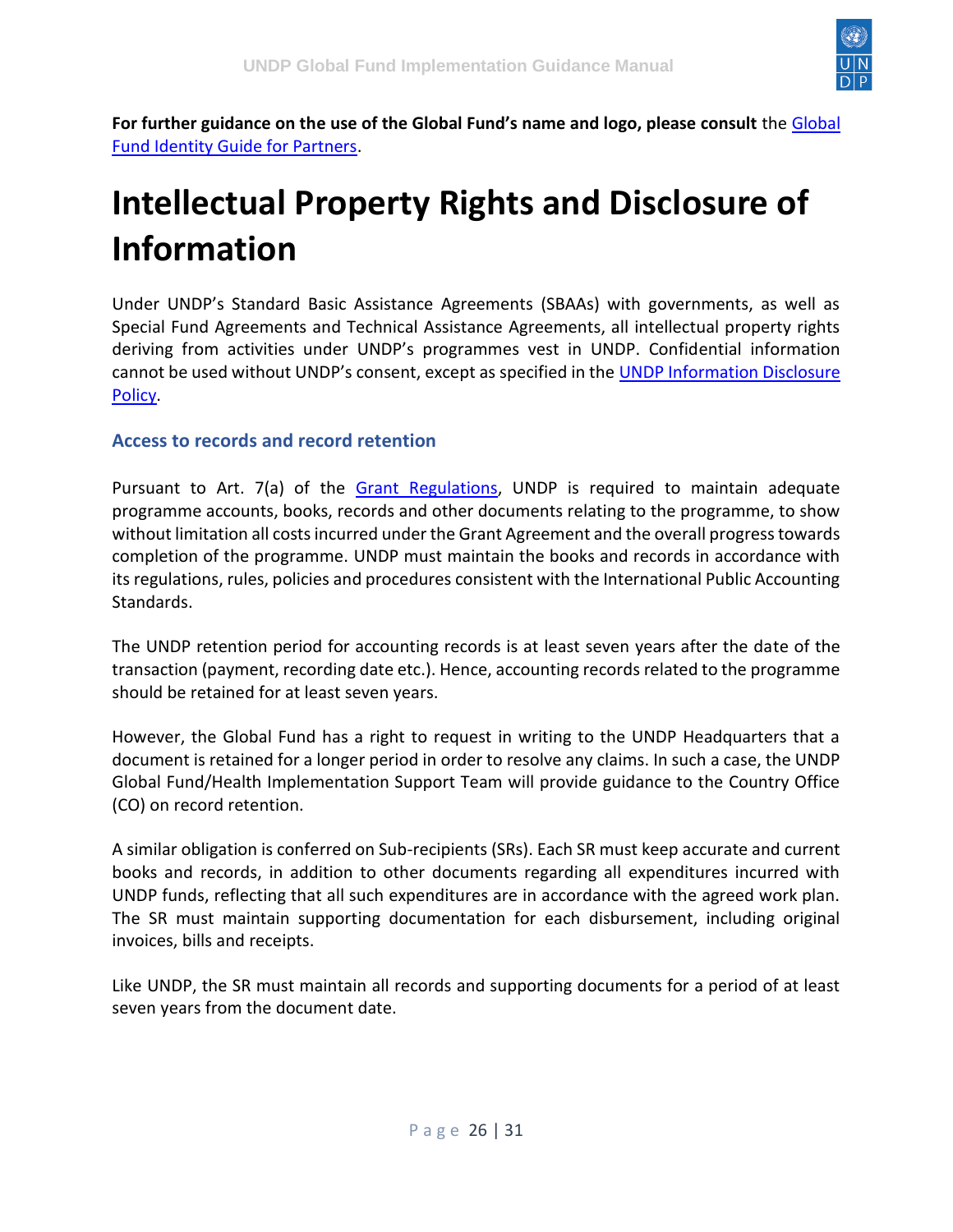

| У        | It is hard to overstate the importance of keeping and managing records<br>pertaining to the use of grant funds. These records may be required for Local           |
|----------|-------------------------------------------------------------------------------------------------------------------------------------------------------------------|
| Practice | Fund Agent (LFA) verification, audits and investigations, grant closure, and other                                                                                |
| Pointer  | purposes. Failure to maintain good records may result in a substantial financial<br>and legal exposure for UNDP. Proper care must be given to maintaining records |
|          | for at least seven years from the document date, both at the CO and at the SR<br>levels.                                                                          |

The Global Fund, either directly or through its LFA, may request certain supporting documents from the CO for the purpose of review and verification. Article 4.1 of the Framework Agreement provides that "…*the Global Fund has the right to access non-UN Sub-recipient documents, including any supporting documents provided by non-UN Sub-recipients to UNDP, in line with UNDP guidance notes*." This primarily refers to th[e Global Fund/LFA Access to Information during](https://intranet.undp.org/unit/bpps/hhd/GFpartnership/UNDPasPR/PR%20Start%20up%20Grant%20Making%20and%20Signing%20Library/Global%20Fund%20LFA%20Access%20to%20Information%20During%20the%20Grant%20Life%20Cycle%20Guidance%20Note%20(UNDP,%202010).pdf)  [the Grant Life Cycle Guidance Note,](https://intranet.undp.org/unit/bpps/hhd/GFpartnership/UNDPasPR/PR%20Start%20up%20Grant%20Making%20and%20Signing%20Library/Global%20Fund%20LFA%20Access%20to%20Information%20During%20the%20Grant%20Life%20Cycle%20Guidance%20Note%20(UNDP,%202010).pdf) advising on UNDP Principal Recipient (PR) interactions with the LFA.

The CO should cooperate with the LFA as much as possible. However, it is important to keep in mind that, under its regulations and in line with its guidance notes, **UNDP cannot share** the following documents and information:

- 1. Contracts for goods and services, long-term agreements or procurement documentation, including internal procurement review committee decisions, delivery notes signed with a UN agency, clearing documents or bills of lading;
- 2. Documentation that includes support documents for UNDP financial information, including:
	- 1. invoices paid by UNDP or any other UN agency
	- 2. cost estimates
	- 3. quotations
	- 4. payment vouchers or supplier invoices for UN
- 3. Contracts of employment and résumés/CVs, recruitment reports, results and competency assessments.
- 4. Attendance lists where workshop/training participants have signed for attendance allowance or per diems (paid by the UN).
- 5. Access to the Atlas system, including 'view only' access.
- 6. Other documents and information falling under the exceptions set forth in the UNDP Information [Disclosure Policy.](http://www.undp.org/content/undp/en/home/operations/transparency/information_disclosurepolicy.html)

Any matters regarding the LFA are managed at the corporate level of the UNDP Global Fund/Health Implementation Support Team. The CO is advised to contact the Team if any issue arises.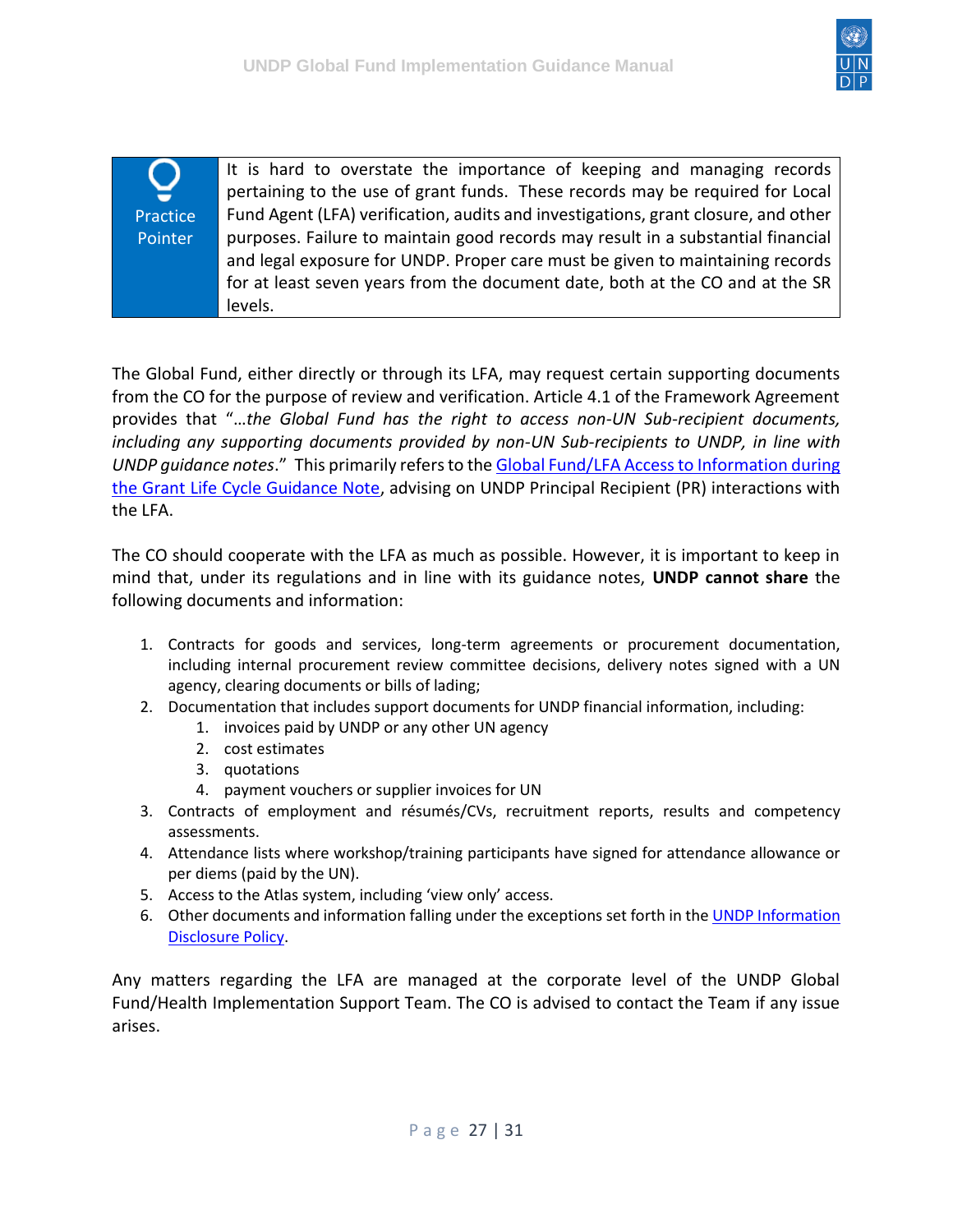

**Practice** Pointer

UNDP may provide certain documents to the Global Fund upon request. However, each request must be reviewed to make sure that none of the exceptions to document access apply and UNDP regulations and guidance notes are fully observed.

# <span id="page-27-0"></span>**Conflict of Interest and Anti-corruption Measures**

Art. 27 of the [Grant Regulations](https://intranet.undp.org/unit/bpps/hhd/GFpartnership/UNDPasPR/Legal%20Framework%20for%20Global%20Fund%20Grant%20Implementati/UNDP%20Global%20Fund%20Framework%20Agreement%20(%20Searchable%20PDF).pdf) requires UNDP to maintain standards of conduct that govern the performance of its staff, Sub-recipients and suppliers, including the prohibition of conflicts of interest and corrupt practices in connection with the award and administration of contracts, grants, or other benefits, as set forth in, inter alia, the [Staff Rules and Regulations of the United](https://popp.undp.org/UNDP_POPP_DOCUMENT_LIBRARY/Public/UN%20Staff%20Rules%20and%20Regulations.docx)  [Nations,](https://popp.undp.org/UNDP_POPP_DOCUMENT_LIBRARY/Public/UN%20Staff%20Rules%20and%20Regulations.docx) the relevant financial regulations and rules applicable to UNDP, the [anti-fraud policy,](https://popp.undp.org/SitePages/POPPSubject.aspx?SBJID=384&Menu=BusinessUnit) and the relevant [procurement policies and procedures.](https://popp.undp.org/SitePages/POPPBSUnit.aspx?BSUID=7)

In line with [UNDP Programme and Operations Policies and Procedures \(POPP\),](https://popp.undp.org/SitePages/POPPSubject.aspx?SBJID=212) Art. 27 prohibits conflicts of interest and corrupt practices in connection with the award and administration of contracts, grants or other benefits.

It prohibits any person affiliated with the Principal Recipient (PR) (including staff, individual contractors, and counterpart government officials) from participating in the selection, award or administration of a contract, grant or other benefit or transaction funded by the grant, in which the person, members of the person's immediate family or his or her business partners, or organizations controlled by or substantially involving such person, has or have a financial interest. Nor can persons affiliated with the PR participate in transactions involving organizations or entities with which that person is negotiating or has any arrangement concerning prospective employment.

**Practice** Pointer If the Country Office (CO) has knowledge or becomes aware of any actual, apparent or potential conflict between the financial interests of any person affiliated with the PR, the Country Coordinating Mechanism (CCM), the Local Fund Agent (LFA), or the Global Fund and that person's duties with respect to the implementation of the programme, the PR must immediately disclose the potential conflict of interest to the Global Fund. COs should also notify the UNDP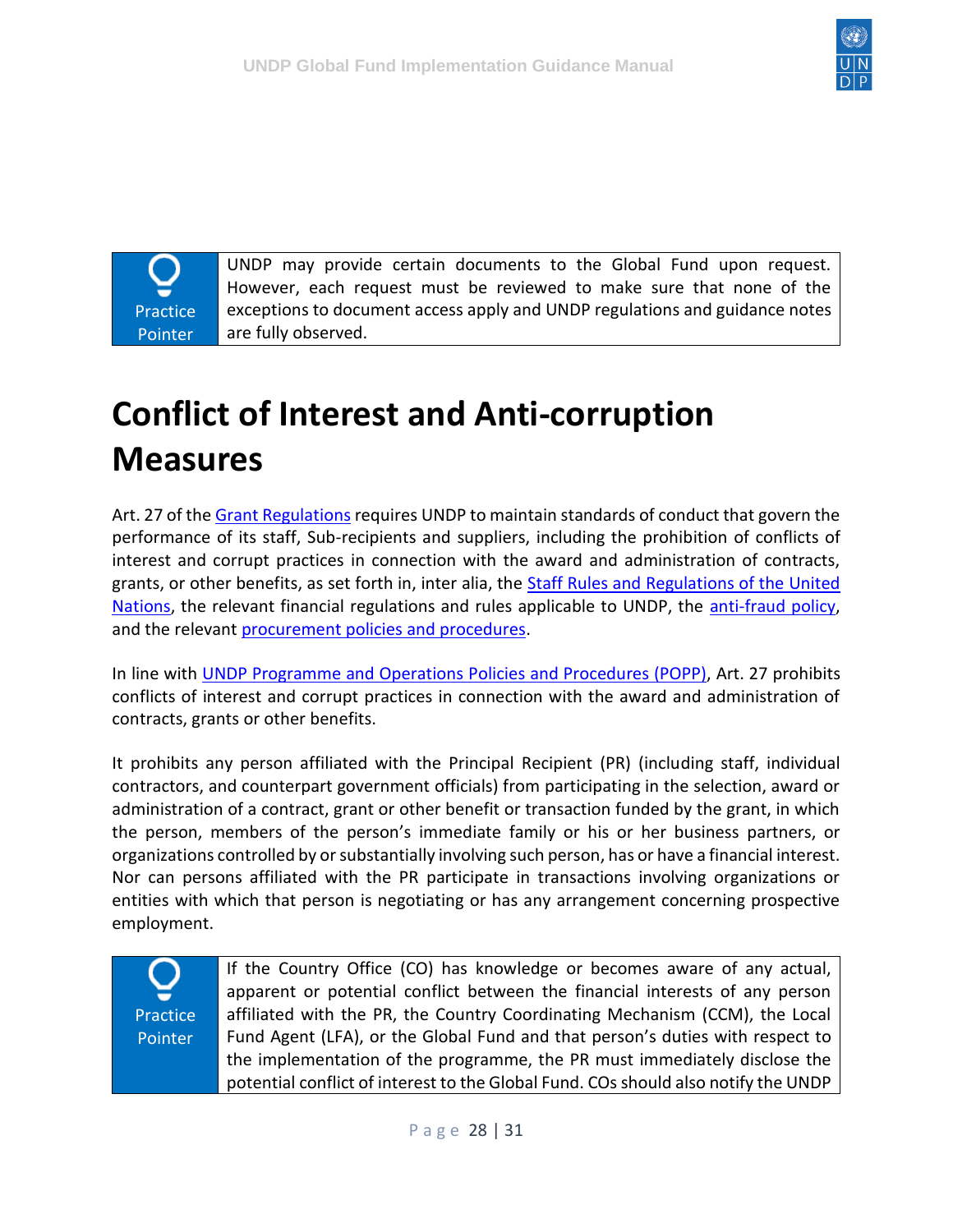

Ethics Office and the Senior Programme Adviser of the Global Fund/Health Implementation Support Team.

Issues related to corruption should be referred to the UNDP Office of Audit and Investigations (OAI).

#### <span id="page-28-0"></span>**Anti-terrorism Requirements**

In accordance with Art. 3 of th[e Grant Regulations,](https://intranet.undp.org/unit/bpps/hhd/GFpartnership/UNDPasPR/Legal%20Framework%20for%20Global%20Fund%20Grant%20Implementati/UNDP%20Global%20Fund%20Framework%20Agreement%20(%20Searchable%20PDF).pdf) UNDP is required to use all reasonable efforts to ensure that grant funds are not used to support or promote violence, aid terrorists or fund terrorist-related activity or organizations known to support terrorism or that are involved in money-laundering activities. This includes ensuring that **Sub-recipient (SR)** agreements contain the same commitment from SRs.

UNDP will be required to cooperate, and to ensure that their SRs cooperate, with the Global Fund's review of compliance with these requirements. For each grant, the Global Fund will screen four key organizations and individuals against certain specified terrorist lists and, during implementation, the Local Fund Agent (LFA) will be required to certify to the Global Fund, on at least an annual basis, that it has conducted random, periodic reviews of PR's compliance with the obligation to ensure that each SR agreement contains the required SR certifications referred to above and to report its findings.



Country Offices (COs) are advised to review the United Nations List of Terrorist Organizations at the earliest stages of SR assessments and regularly during grant implementation.

### <span id="page-28-1"></span>**Payment of Incentives to Government Staff**

UNDP adheres to the policy of the Joint Consultative Group on Policy on contracting of government personnel, which **disallows direct payments to government staff for their additional work contributions on donor supported development projects.** This guidance should not be confused with the standard practice of hiring nationals as UNDP staff, management or technical expertise with UNDP.

UNDP may, however, engage in the following salary and payment supplementation schemes:

• **National Salary Supplementation Schemes (NSSS)** are schemes whereby UNDP is asked to engage on the salary supplements to civil service or other government-contracted posts covering direct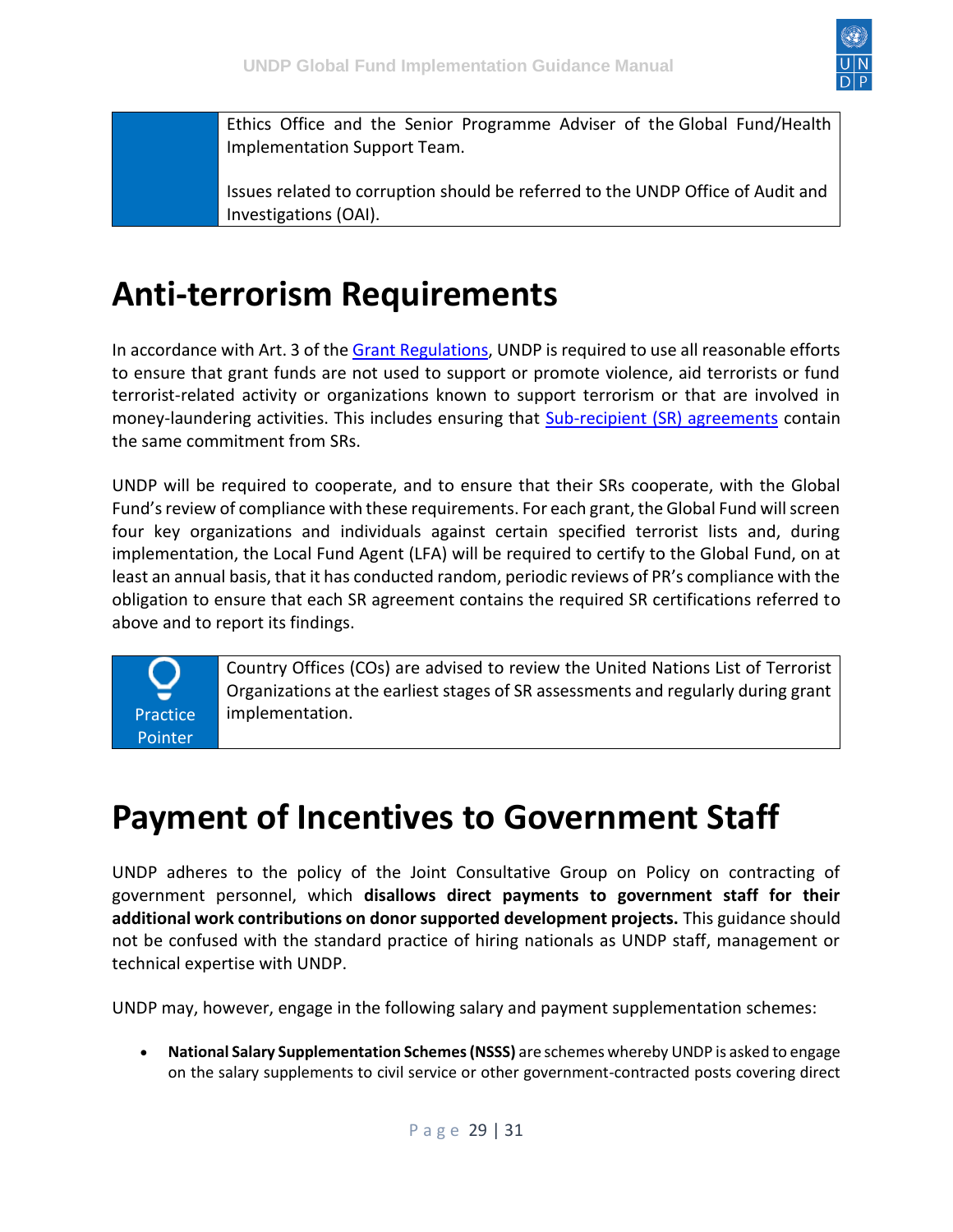

state functions. Such schemes do not cover UNDP programme, operations or policy posts, which would be covered by standard UNDP project contracts and related procedures.

• **National Salary Payment Schemes (NSPS)** are schemes in a limited number of crisis and postconflict country situations, where government is as yet unable to provide the required administrative or management support to ensure the payment of such salaries. UNDP may be requested to make these payments directly to the recipient on government contract.

UNDP would only engage in such schemes as part of a larger wage or civil service reform process (even in times of post-crises, such engagement would represent the initial stages of a longerterm reform strategy). A risk assessment should always be included in such engagement, with any direct service support provided for an agreed limited duration only, with an explicit and monitored exit strategy.

Engagement in NSSS and NSPS is driven by UNDP's national capacity development role and support. UNDP should not get engaged purely as a financial transfer mechanism to make direct salary payments to government officials.

Engagement in NSSS or NSPS requires the approval of the Office of the Administrator and Regional Bureau concerned. When such engagement is contemplated by the Country Office (CO), the UNDP Global Fund/Health Implementation Support Team should be consulted.

For more information on NSSS or NSPS, please refer to the [UNDP Programme and Operations](https://popp.undp.org/UNDP_POPP_DOCUMENT_LIBRARY/Public/PPM_Project%20Management_UNDP%20Policy%20on%20Engagement%20on%20National%20Salary%20Schemes.docx)  [Policies and Procedures \(POPP\)](https://popp.undp.org/UNDP_POPP_DOCUMENT_LIBRARY/Public/PPM_Project%20Management_UNDP%20Policy%20on%20Engagement%20on%20National%20Salary%20Schemes.docx) guidance on personnel.

## <span id="page-29-0"></span>**Legal Framework for Other UNDP Support Roles**

When UNDP is not named as Principal Recipient (PR), it may still be supporting capacity development of local entities through project planning and management, procurement and supply chain, finance, and human resources management. Below are examples of UNDP support beyond its PR role.

- 1. **Support to the Country Coordinating Mechanism (CCM) as CCM funding recipient**: Since the CCM generally has no legal personality and, as such, has no capacity to enter into binding agreements, it sometimes designates UNDP as an entity responsible for receiving and managing funds to support certain administrative costs incurred by it. In such cases, the Global Fund concludes an agreement with UNDP, using the [standard terms and conditions for CCM Funding Agreement.](https://intranet.undp.org/unit/bpps/hhd/GFpartnership/UNDPasPR/Legal%20Framework%20for%20Global%20Fund%20Grant%20Implementati/CCM%20STCs%20-%20GF-UNDP.pdf) The said standard terms and conditions also apply to regional coordinating mechanisms and steering committees. Please refer to the [financial management section](https://undphealthimplementation.org/functional-areas/financial-management/ccm-funding/) of the Manual for guidance on budgeting of CCM funds.
- 2. **Support to the Global Fund constituencies as a constituency funding recipient**: This engagement is similar to the CCM funding. The Global Fund provides financial support to the Board constituencies (e.g. a delegation of the state represented on the Global Fund Board) for